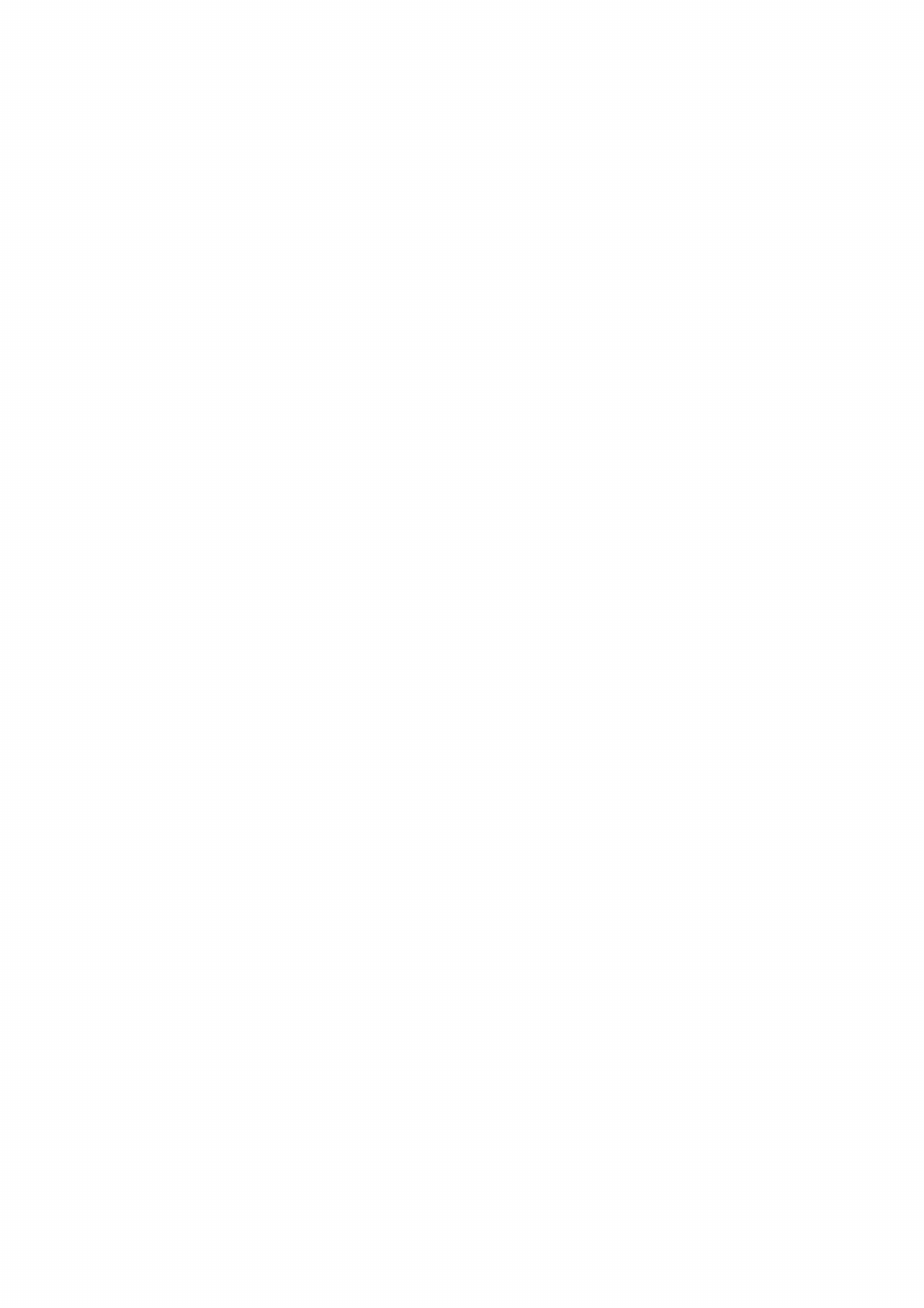# **UNCITRAL MODEL LAW ON INTERNATIONAL COMMERCIAL ARBITRATION**



1994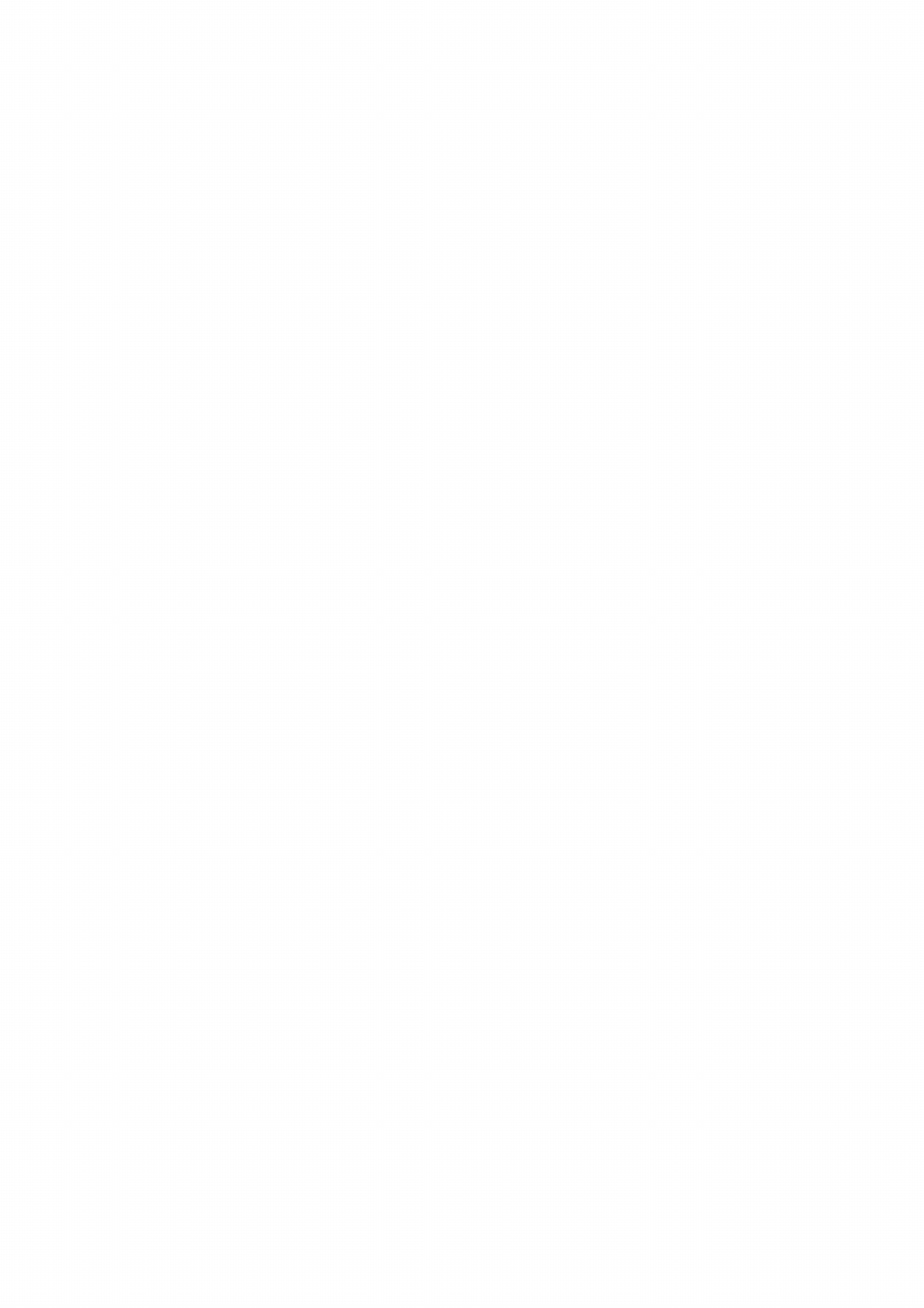# **CONTENTS**

|                                                                                  | UNCITRAL MODEL LAW ON INTERNATIONAL COMMERCIAL                                                                                                                                                                                     | Page<br>1                                                   |  |
|----------------------------------------------------------------------------------|------------------------------------------------------------------------------------------------------------------------------------------------------------------------------------------------------------------------------------|-------------------------------------------------------------|--|
|                                                                                  | Chapter I. General provisions                                                                                                                                                                                                      |                                                             |  |
| Article 1.<br>Article 2.<br>Article 3.<br>Article 4.<br>Article 5.<br>Article 6. | Scope of application<br>Definitions and rules of interpretation<br>Receipt of written communications<br>Waiver of right to object<br>Extent of court intervention<br>Court or other authority for certain functions of arbitration | 1<br>$\overline{2}$<br>$\frac{2}{3}$<br>$\overline{3}$<br>3 |  |
| Chapter II. Arbitration agreement                                                |                                                                                                                                                                                                                                    |                                                             |  |
| Article 7.<br>Article 8.<br>Article 9.                                           | Definition and form of arbitration agreement<br>Arbitration and substantive claim before court<br>Arbitration agreement and interim measures by court                                                                              | 3<br>4<br>4                                                 |  |
| Chapter III. Composition of arbitral tribunal                                    |                                                                                                                                                                                                                                    |                                                             |  |
|                                                                                  | Article 10. Number of arbitrators<br>Article 11. Appointment of arbitrators<br>Article 13. Challenge procedure<br>Article 15. Appointment of substitute arbitrator                                                                 | 4<br>4<br>5<br>5<br>6<br>6                                  |  |
| Chapter IV. Jurisdiction of arbitral tribunal                                    |                                                                                                                                                                                                                                    |                                                             |  |
|                                                                                  | Article 16. Competence of arbitral tribunal to rule on its jurisdiction<br>Article 17. Power of arbitral tribunal to order interim measures                                                                                        | 6<br>7                                                      |  |
|                                                                                  | Chapter V. Conduct of arbitral proceedings                                                                                                                                                                                         |                                                             |  |
|                                                                                  | Article 19. Determination of rules of procedure<br>Article 21. Commencement of arbitral proceedings<br>Article 23. Statements of claim and defence<br>Article 24. Hearings and written proceedings                                 | 7<br>7<br>7<br>8<br>8<br>8<br>8<br>9                        |  |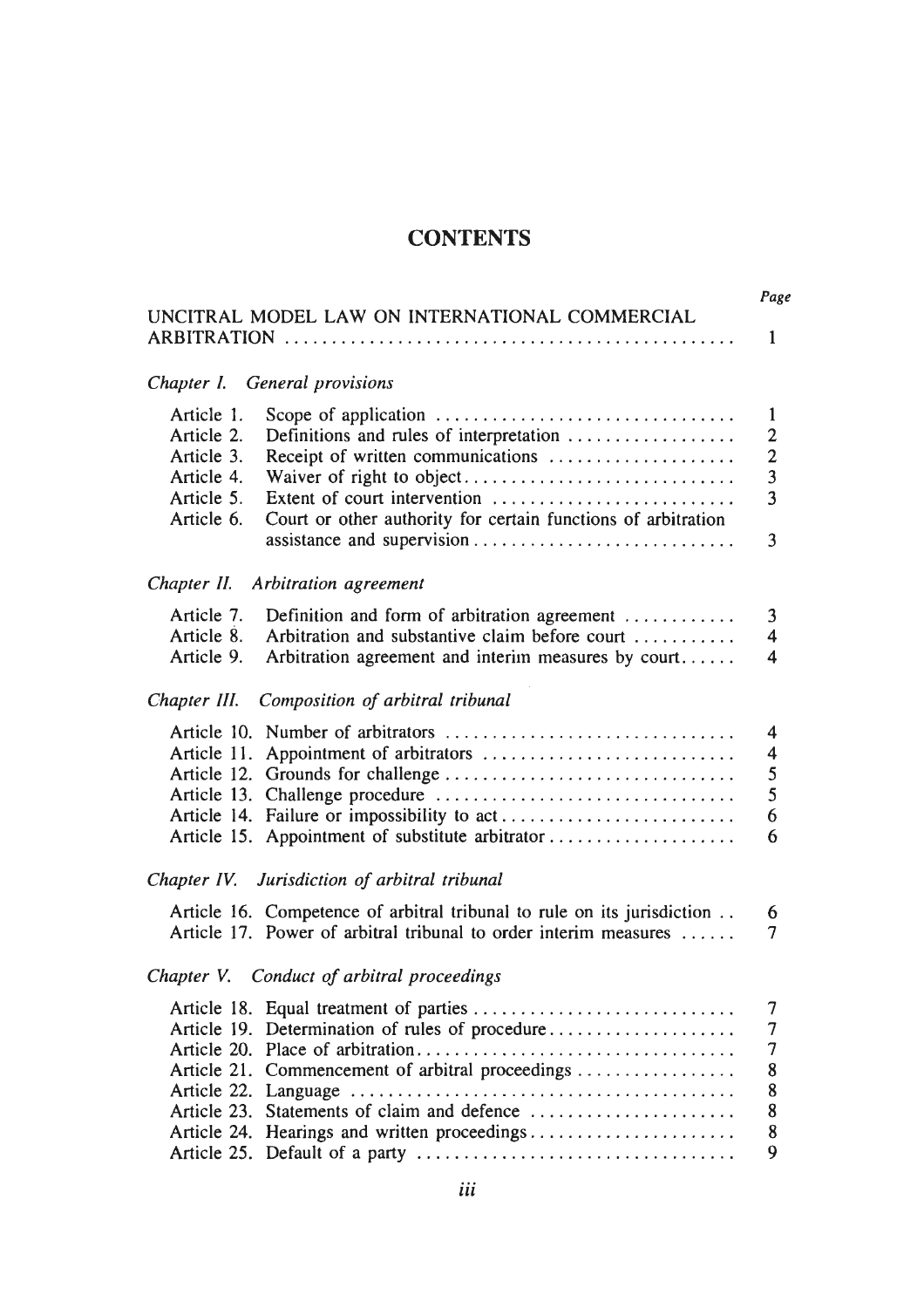|                                                                                   |                                                                                                      | Page                  |
|-----------------------------------------------------------------------------------|------------------------------------------------------------------------------------------------------|-----------------------|
|                                                                                   | Article 26. Expert appointed by arbitral tribunal<br>Article 27. Court assistance in taking evidence | 9<br>10               |
|                                                                                   |                                                                                                      |                       |
|                                                                                   | Chapter VI. Making of award and termination of proceedings                                           |                       |
|                                                                                   | Article 28. Rules applicable to substance of dispute                                                 | 10                    |
|                                                                                   | Article 29. Decision making by panel of arbitrators                                                  | 10                    |
|                                                                                   |                                                                                                      | 10                    |
|                                                                                   | Article 32. Termination of proceedings                                                               | $\overline{11}$<br>11 |
|                                                                                   | Article 33. Correction and interpretation of award; additional award                                 | 11                    |
|                                                                                   | Chapter VII. Recourse against award                                                                  |                       |
|                                                                                   | Article 34. Application for setting aside as exclusive recourse against                              |                       |
|                                                                                   |                                                                                                      | 12                    |
|                                                                                   | Chapter VIII. Recognition and enforcement of awards                                                  |                       |
|                                                                                   | Article 35. Recognition and enforcement                                                              | 13                    |
|                                                                                   | Article 36. Grounds for refusing recognition or enforcement                                          | 14                    |
|                                                                                   |                                                                                                      |                       |
|                                                                                   | EXPLANATORY NOTE BY THE UNCITRAL SECRETARIAT ON                                                      |                       |
|                                                                                   | THE MODEL LAW ON INTERNATIONAL COMMERCIAL                                                            |                       |
|                                                                                   |                                                                                                      | 15                    |
|                                                                                   |                                                                                                      | 15                    |
|                                                                                   |                                                                                                      | 15                    |
|                                                                                   | 2. Disparity between national laws                                                                   | 16                    |
| <b>B.</b>                                                                         | Salient features of the Model Law                                                                    | 16                    |
|                                                                                   | 1. Special procedural regime for international commercial                                            |                       |
|                                                                                   |                                                                                                      | 16                    |
| 2.                                                                                |                                                                                                      | 18                    |
| Composition of arbitral tribunal<br>3.<br>Jurisdiction of arbitral tribunal<br>4. |                                                                                                      | 19<br>20              |
| Conduct of arbitral proceedings<br>5.                                             |                                                                                                      | 20                    |
| 6.                                                                                | Making of award and termination of proceedings                                                       | $-22$                 |
| 7.                                                                                | Recourse against award                                                                               | 23                    |
| 8.                                                                                | Recognition and enforcement of awards                                                                | 24                    |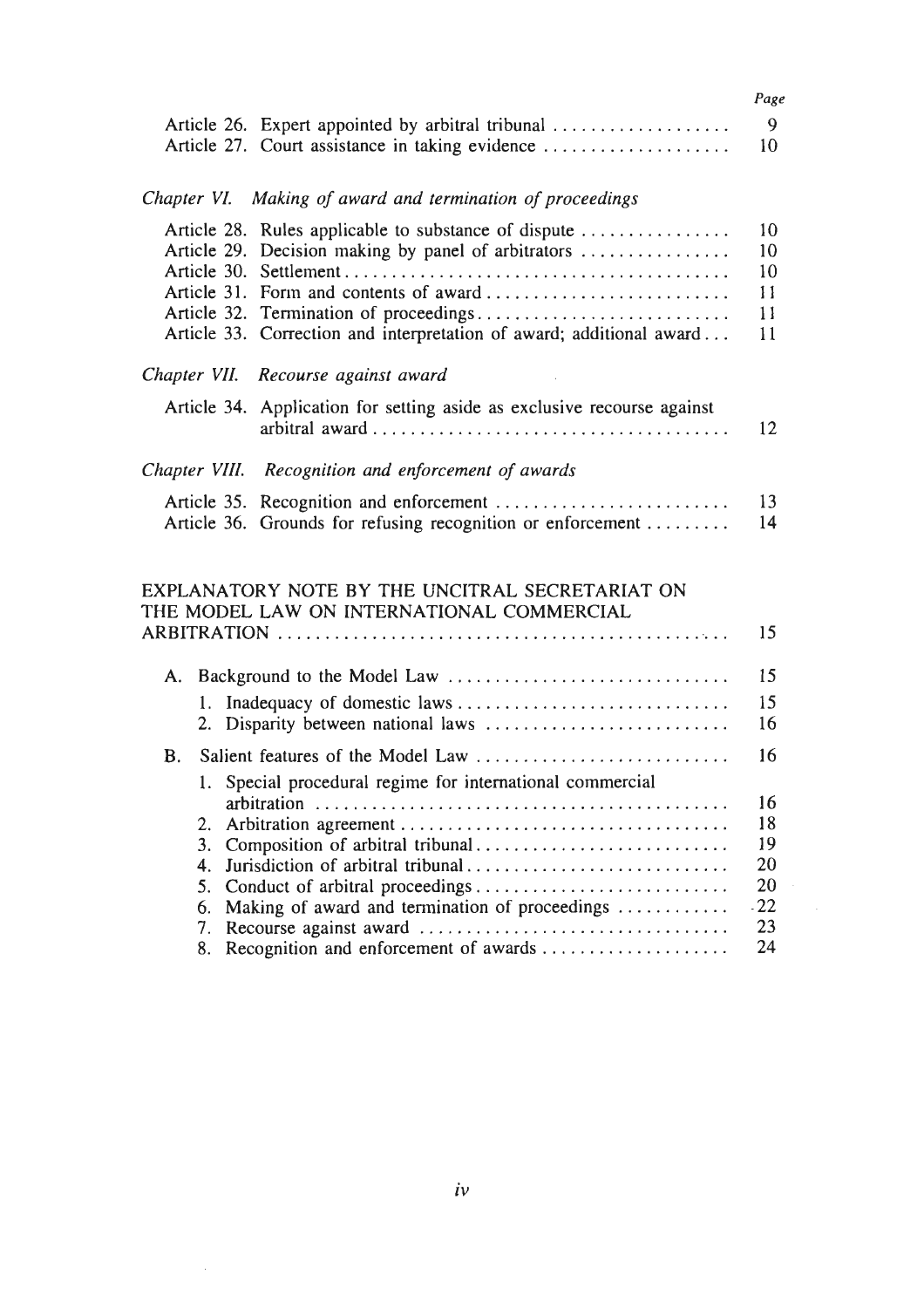# **UNCITRAL Model Law on International Commercial Arbitration**

# *(United Nations document A/40/17, annex I)*

#### **(As adopted by the United Nations Commission on International Trade Law on 21 June 1985)**

#### CHAPTER I. GENERAL PROVISIONS

#### *Article 1. Scope of application\**

(1) This Law applies to international commercial\*\* arbitration, subject to any agreement in force between this State and any other State or States.

(2) The provisions of this Law, except articles 8, 9, 35 and 36, apply only if the place of arbitration is in the territory of this State.

(3) An arbitration is international if:

 $(a)$  the parties to an arbitration agreement have, at the time of the conclusion of that agreement, their places of business in different States; or

(b) one of the following places is situated outside the State in which the parties have their places of business:

- (i) the place of arbitration if determined in, or pursuant to, the arbitration agreement;
- (ii) any place where a substantial part of the obligations of the commercial relationship is to be performed or the place with which the subject-matter of the dispute is most closely connected; or

<sup>\*</sup> Article headings are for reference purposes only and are not to be used for purposes of interpretation.

<sup>\*\*</sup>The term "commercial" should be given a wide interpretation so as to cover matters arising from all relationships of a commercial nature, whether contractual or not. Relationships of a commercial nature include, but are not limited to, the following transactions: any trade transaction for the supply or exchange of goods or services; distribution agreement; commercial representation or agency; factoring; leasing; construction of works; consulting; engineering; licensing; investment; financing; banking; insurance; exploitation agreement or concession; joint venture and other forms of industrial or business cooperation; carriage of goods or passengers by air, sea, rail or road.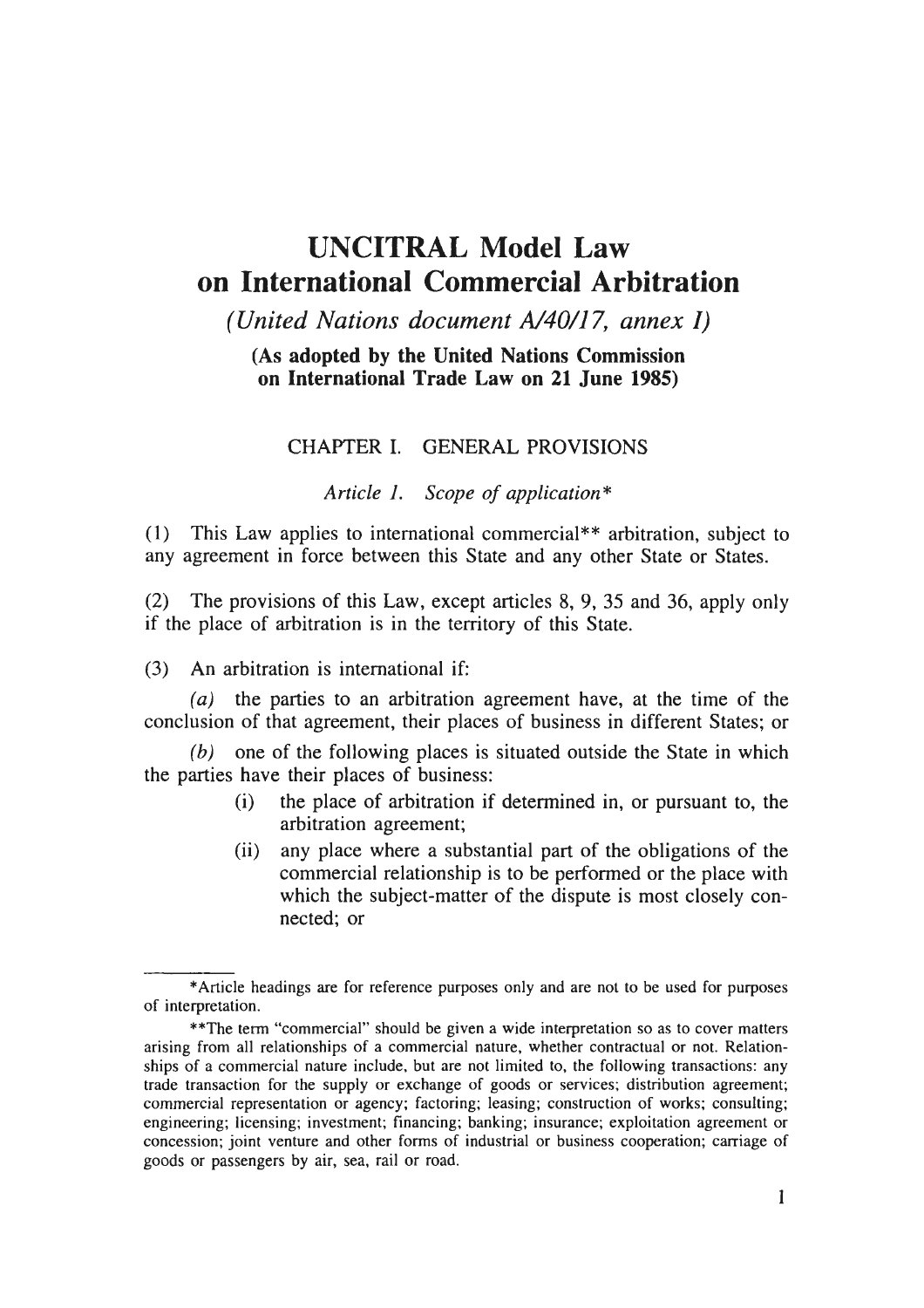$(c)$  the parties have expressly agreed that the subject-matter of the arbitration agreement relates to more than one country.

(4) For the purposes of paragraph (3) of this article:

(a) if a party has more than one place of business, the place of business is that which has the closest relationship to the arbitration agreement;

(b) if a party does not have a place of business, reference is to be made to his habitual residence.

(5) This Law shall not affect any other law of this State by virtue of which certain disputes may not be submitted to arbitration or may be submitted to arbitration only according to provisions other than those of this Law.

#### *Article 2. Definitions and rules of interpretation*

For the purposes of this Law:

(a) "arbitration" means any arbitration whether or not administered by a permanent arbitral institution;

 $(b)$  "arbitral tribunal" means a sole arbitrator or a panel of arbitrators;

 $(c)$  "court" means a body or organ of the judicial system of a State;

( $d$ ) where a provision of this Law, except article 28, leaves the parties free to determine a certain issue, such freedom includes the right of the parties to authorize a third party, including an institution, to make that determination;

 $(e)$  where a provision of this Law refers to the fact that the parties have agreed or that they may agree or in any other way refers to an agreement of the parties, such agreement includes any arbitration rules referred to in that agreement;

 $(f)$  where a provision of this Law, other than in articles  $25(a)$  and  $32(2)(a)$ , refers to a claim, it also applies to a counter-claim, and where it refers to a defence, it also applies to a defence to such counter-claim.

#### *Article 3. Receipt of written communications*

(1) Unless otherwise agreed by the parties:

 $(a)$  any written communication is deemed to have been received if it is delivered to the addressee personally or if it is delivered at his place of business, habitual residence or mailing address; if none of these can be found after making a reasonable inquiry, a written communication is deemed to have been received if it is sent to the addressee's last-known place of business, habitual residence or mailing address by registered letter or any other means which provides a record of the attempt to deliver it;

(b) the communication is deemed to have been received on the day it is so delivered.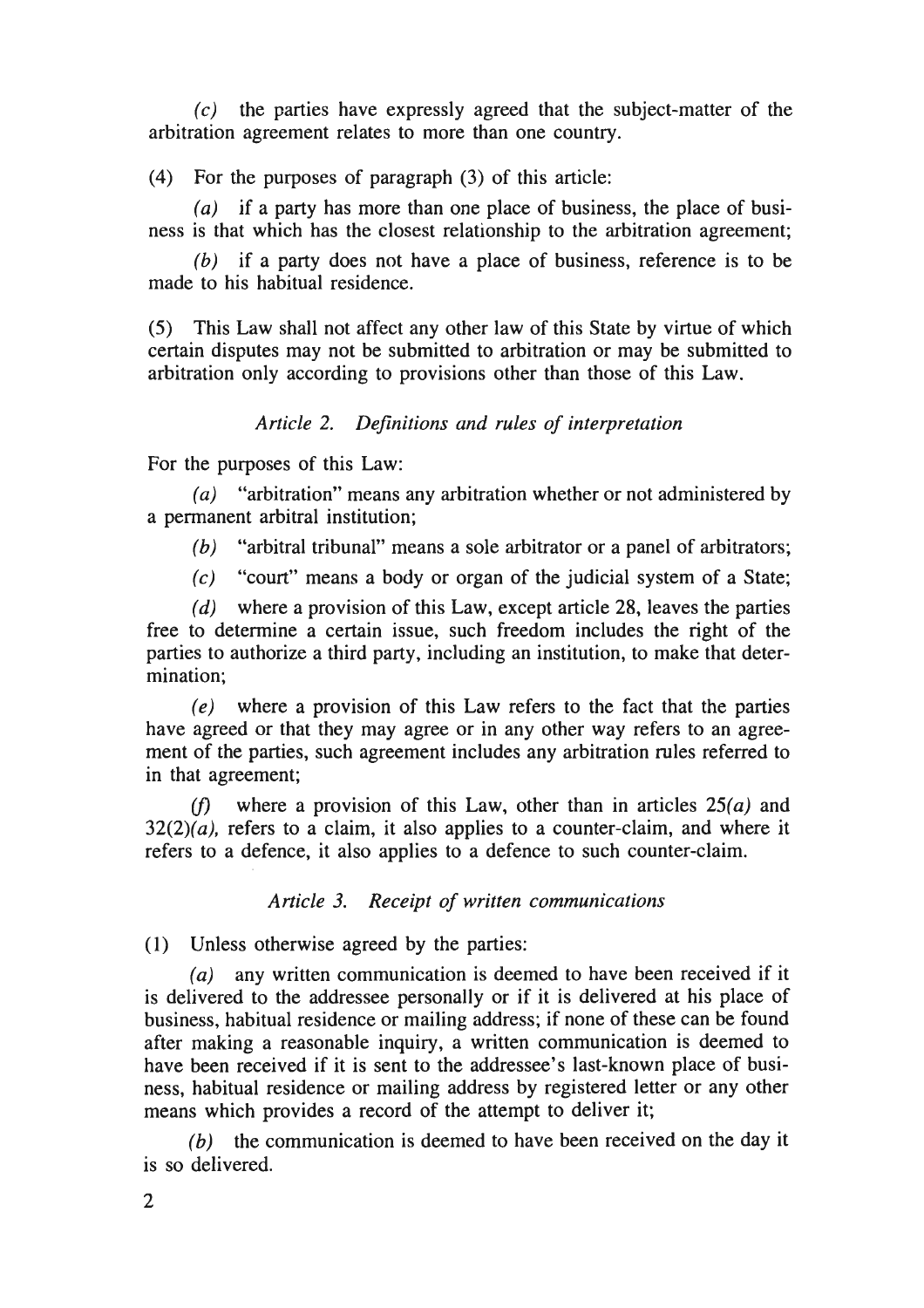(2) The provisions of this article do not apply to communications in court proceedings.

#### *Article 4. Waiver of right to object*

A party who knows that any provision of this Law from which the parties may derogate or any requirement under the arbitration agreement has not been complied with and yet proceeds with the arbitration without stating his objection to such non-compliance without undue delay or, if a time-limit is provided therefor, within such period of time, shall be deemed to have waived his right to object.

#### *Article 5. Extent of court intervention*

In matters governed by this Law, no court shall intervene except where so provided in this Law.

#### *Article 6. Court or other authority for certain functions of arbitration assistance and supervision*

The functions referred to in articles 11(3), 11(4), 13(3), 14, 16(3) and 34(2) shall be performed by ... [Each State enacting this model law specifies the court, courts or, where referred to therein, other authority competent to perform these functions.]

# CHAPTER II. ARBITRATION AGREEMENT

#### *Article* 7. *Definition and form of arbitration agreement*

(1) "Arbitration agreement" is an agreement by the parties to submit to arbitration all or certain disputes which have arisen or which may arise between them in respect of a defined legal relationship, whether contractual or not. An arbitration agreement may be in the form of an arbitration clause in a contract or in the form of a separate agreement.

(2) The arbitration agreement shall be in writing. An agreement is in writing if it is contained in a document signed by the parties or in an exchange of letters, telex, telegrams or other means of telecommunication which provide a record of the agreement, or in an exchange of statements of claim and defence in which the existence of an agreement is alleged by one party and not denied by another. The reference in a contract to a document containing an arbitration clause constitutes an arbitration agreement provided that the contract is in writing and the reference is such as to make that clause part of the contract.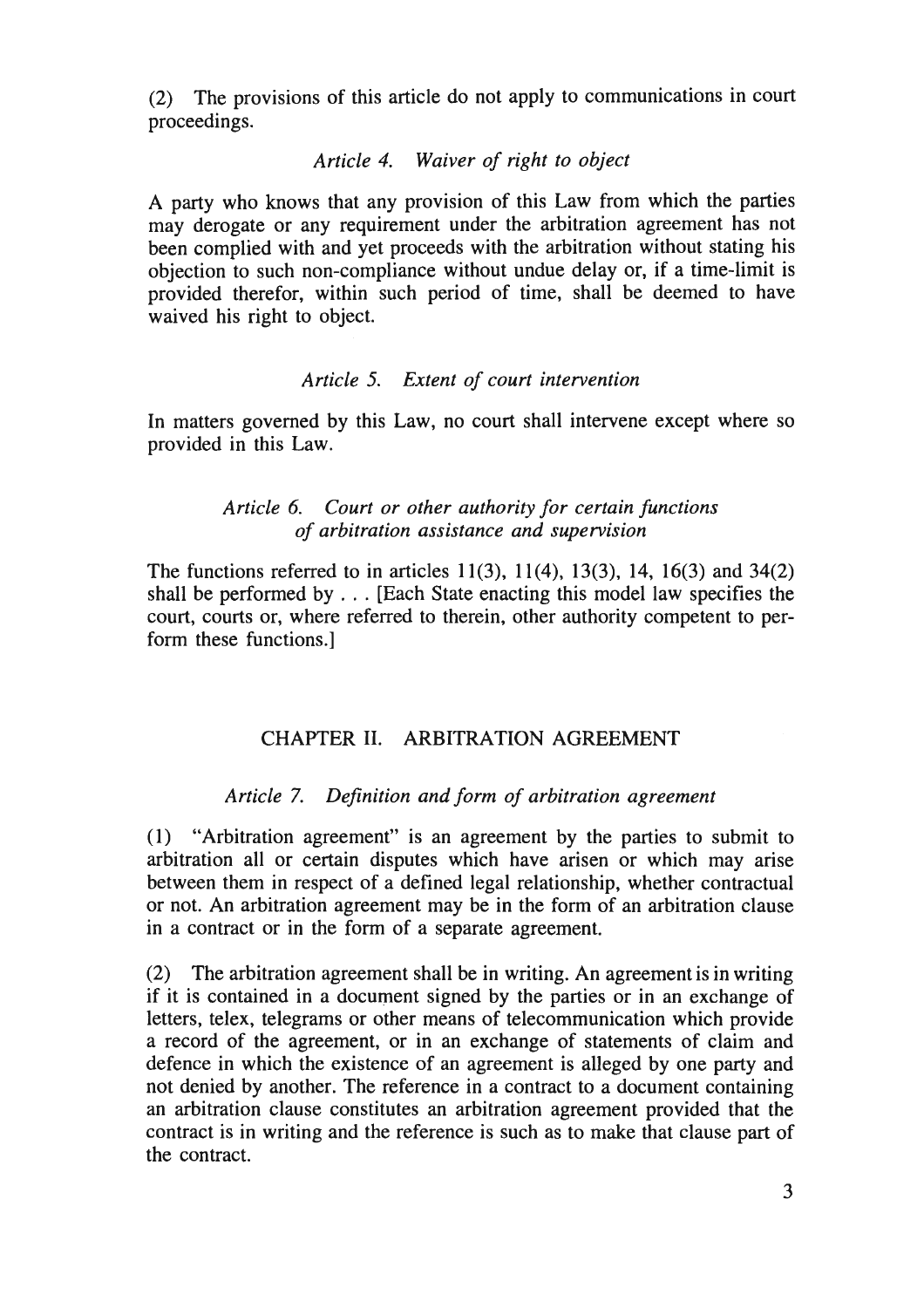#### *Article 8. Arbitration agreement and substantive claim before court*

(1) A court before which an action is brought in a matter which is the subject of an arbitration agreement shall, if a party so requests not later than when submitting his first statement on the substance of the dispute, refer the parties to arbitration unless it finds that the agreement is null and void, inoperative or incapable of being performed.

(2) Where an action referred to in paragraph (1) of this article has been brought, arbitral proceedings may nevertheless be commenced or continued, and an award may be made, while the issue is pending before the court.

#### *Article 9. Arbitration agreement and interim measures by court*

It is not incompatible with an arbitration agreement for a party to request, before or during arbitral proceedings, from a court an interim measure of protection and for a court to grant such measure.

# CHAPTER III. COMPOSITION OF ARBITRAL TRIBUNAL

# *Article JO. Number of arbitrators*

(1) The parties are free to determine the number of arbitrators.

(2) Failing such determination, the number of arbitrators shall be three.

# *Article 11. Appointment of arbitrators*

(1) No person shall be precluded by reason of his nationality from acting as an arbitrator, unless otherwise agreed by the parties.

(2) The parties are free to agree on a procedure of appointing the arbitrator or arbitrators, subject to the provisions of paragraphs (4) and (5) of this article.

(3) Failing such agreement,

 $(a)$  in an arbitration with three arbitrators, each party shall appoint one arbitrator, and the two arbitrators thus appointed shall appoint the third arbitrator; if a party fails to appoint the arbitrator within thirty days of receipt of a request to do so from the other party, or if the two arbitrators fail to agree on the third arbitrator within thirty days of their appointment, the appointment shall be made, upon request of a party, by the court or other authority specified in article 6;

(b) in an arbitration with a sole arbitrator, if the parties are unable to agree on the arbitrator, he shall be appointed, upon request of a party, by the court or other authority specified in article 6.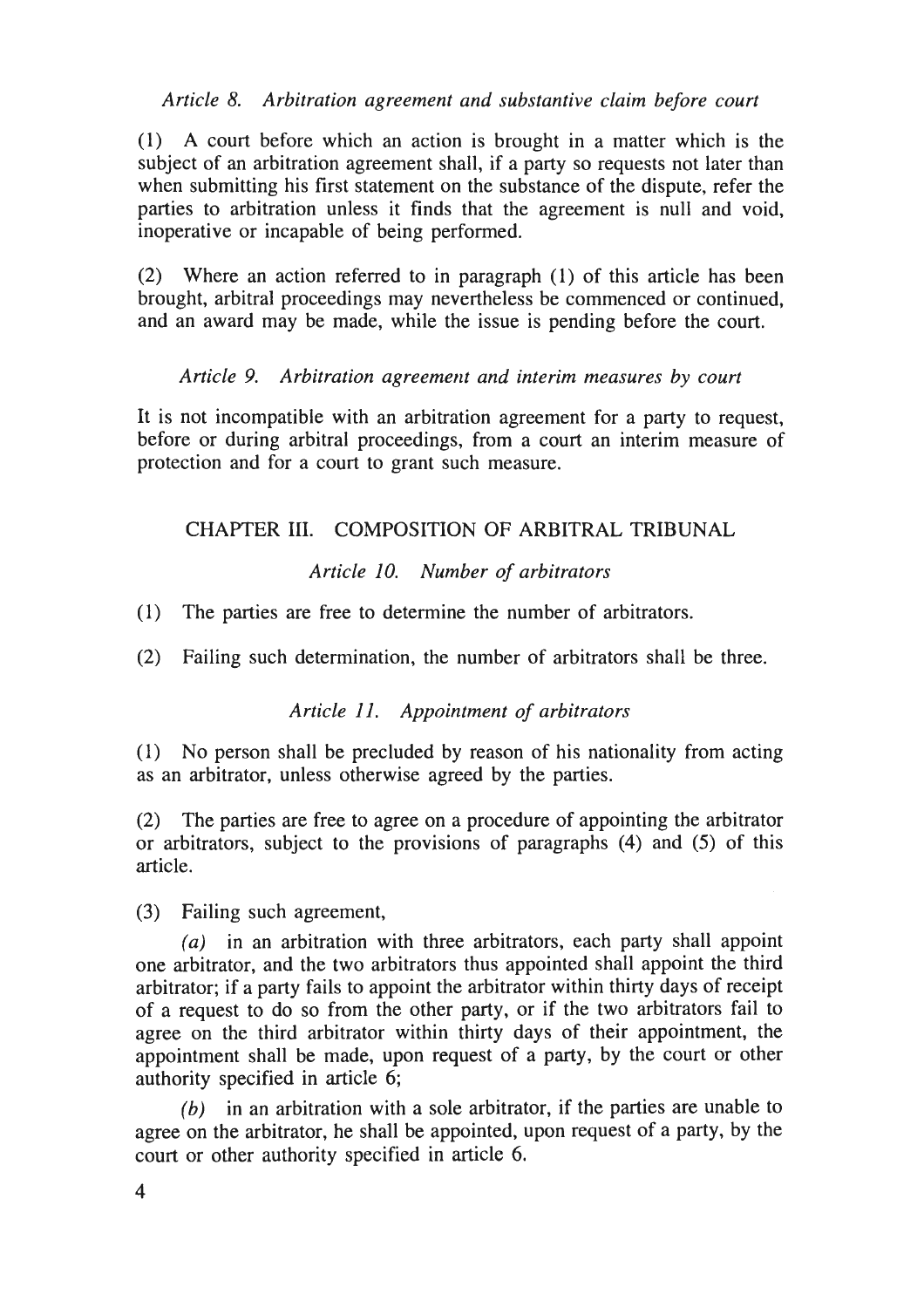(4) Where, under an appointment procedure agreed upon by the parties,

 $(a)$  a party fails to act as required under such procedure, or

 $(b)$  the parties, or two arbitrators, are unable to reach an agreement expected of them under such procedure, or

 $(c)$  a third party, including an institution, fails to perform any function entrusted to it under such procedure,

any party may request the court or other authority specified in article 6 to take the necessary measure, unless the agreement on the appointment procedure provides other means for securing the appointment.

(5) A decision on a matter entrusted by paragraph (3) or (4) of this article to the court or other authority specified in article 6 shall be subject to no appeal. The court or other authority, in appointing an arbitrator, shall have due regard to any qualifications required of the arbitrator by the agreement of the parties and to such considerations as are likely to secure the appointment of an independent and impartial arbitrator and, in the case of a sole or third arbitrator, shall take into account as well the advisability of appointing an arbitrator of a nationality other than those of the parties.

# *Article 12. Grounds for challenge*

 $(1)$  When a person is approached in connection with his possible appointment as an arbitrator, he shall disclose any circumstances likely to give rise to justifiable doubts as to his impartiality or independence. An arbitrator, from the time of his appointment and throughout the arbitral proceedings, shall without delay disclose any such circumstances to the parties unless they have already been informed of them by him.

(2) An arbitrator may be challenged only if circumstances exist that give rise to justifiable doubts as to his impartiality or independence, or if he does not possess qualifications agreed to by the parties. A party may challenge an arbitrator appointed by him, or in whose appointment he has participated, only for reasons of which he becomes aware after the appointment has been made.

# *Article 13. Challenge procedure*

(1) The parties are free to agree on a procedure for challenging an arbitrator, subject to the provisions of paragraph (3) of this article.

(2) Failing such agreement, a party who intends to challenge an arbitrator shall, within fifteen days after becoming aware of the constitution of the arbitral tribunal or after becoming aware of any circumstance referred to in article 12(2), send a written statement of the reasons for the challenge to the arbitral tribunal. Unless the challenged arbitrator withdraws from his office or the other party agrees to the challenge, the arbitral tribunal shall decide on the challenge.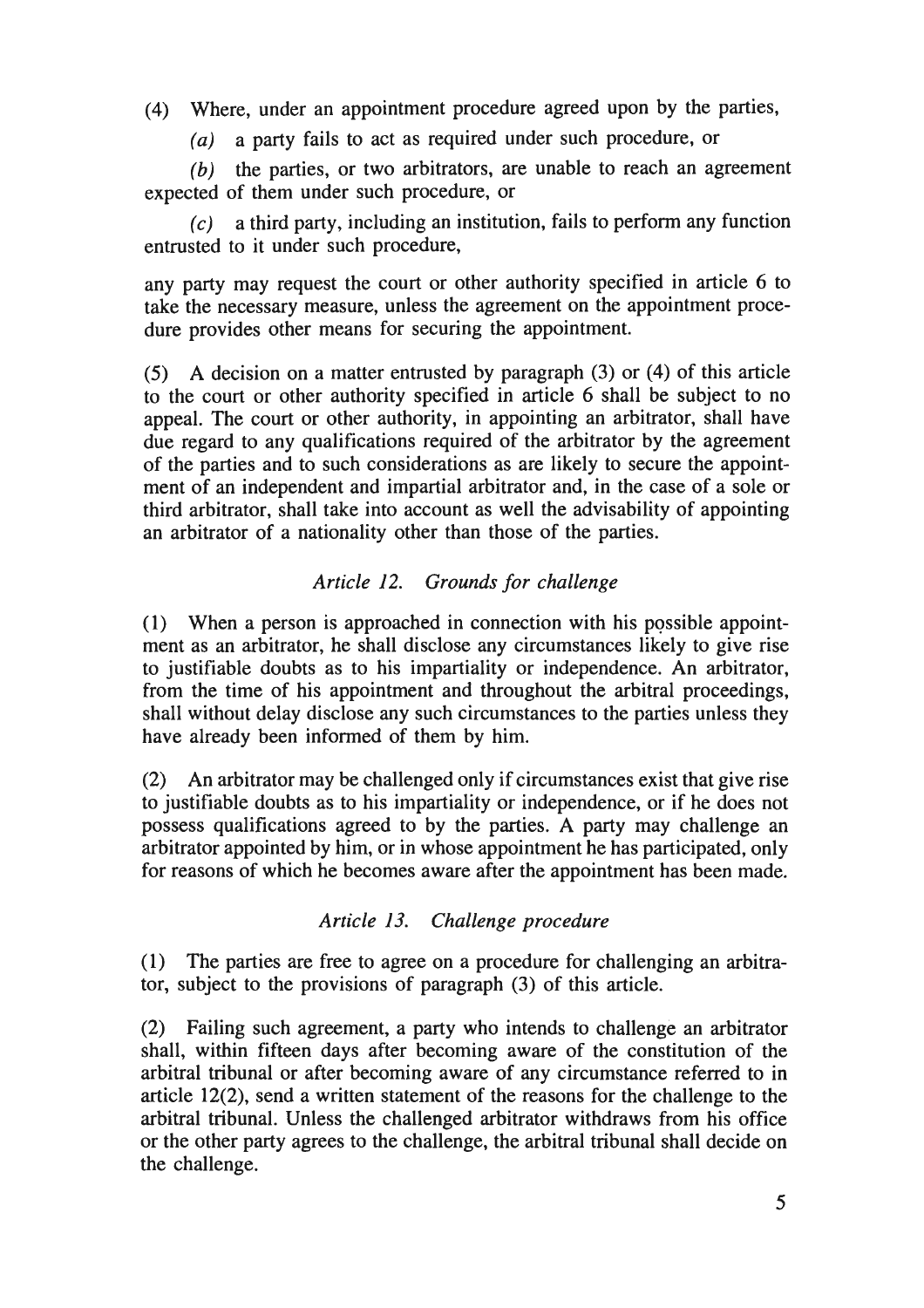(3) If a challenge under any procedure agreed upon by the parties or under the procedure of paragraph (2) of this article is not successful, the challenging party may request, within thirty days after having received notice of the decision rejecting the challenge, the court or other authority specified in article 6 to decide on the challenge, which decision shall be subject to no appeal; while such a request is pending, the arbitral tribunal, including the challenged arbitrator, may continue the arbitral proceedings and make an award.

## *Article 14. Failure or impossibility to act*

(1) If an arbitrator becomes *de Jure* or *de facto* unable to perform his functions or for other reasons fails to act without undue delay, his mandate terminates if he withdraws from his office or if the parties agree on the termination. Otherwise, if a controversy remains concerning any of these grounds, any party may request the court or other authority specified in article 6 to decide on the termination of the mandate, which decision shall be subject to no appeal.

(2) If, under this article or article 13(2), an arbitrator withdraws from his office or a party agrees to the termination of the mandate of an arbitrator, this does not imply acceptance of the validity of any ground referred to in this article or article 12(2).

## *Article 15. Appointment of substitute arbitrator*

Where the mandate of an arbitrator terminates under article 13 or 14 or because of his withdrawal from office for any other reason or because of the revocation of his mandate by agreement of the parties or in any other case of termination of his mandate, a substitute arbitrator shall be appointed according to the rules that were applicable to the appointment of the arbitrator being replaced.

# CHAPTER IV. JURISDICTION OF ARBITRAL TRIBUNAL

*Article 16. Competence of arbitral tribunal to rule on its jurisdiction* 

(1) The arbitral tribunal may rule on its own jurisdiction, including any objections with respect to the existence or validity of the arbitration agreement. For that purpose, an arbitration clause which forms part of a contract shall be treated as an agreement independent of the other terms of the contract. A decision by the arbitral tribunal that the contract is null and void shall not entail *ipso Jure* the invalidity of the arbitration clause.

(2) A plea that the arbitral tribunal does not have jurisdiction shall be raised not later than the submission of the statement of defence. A party is not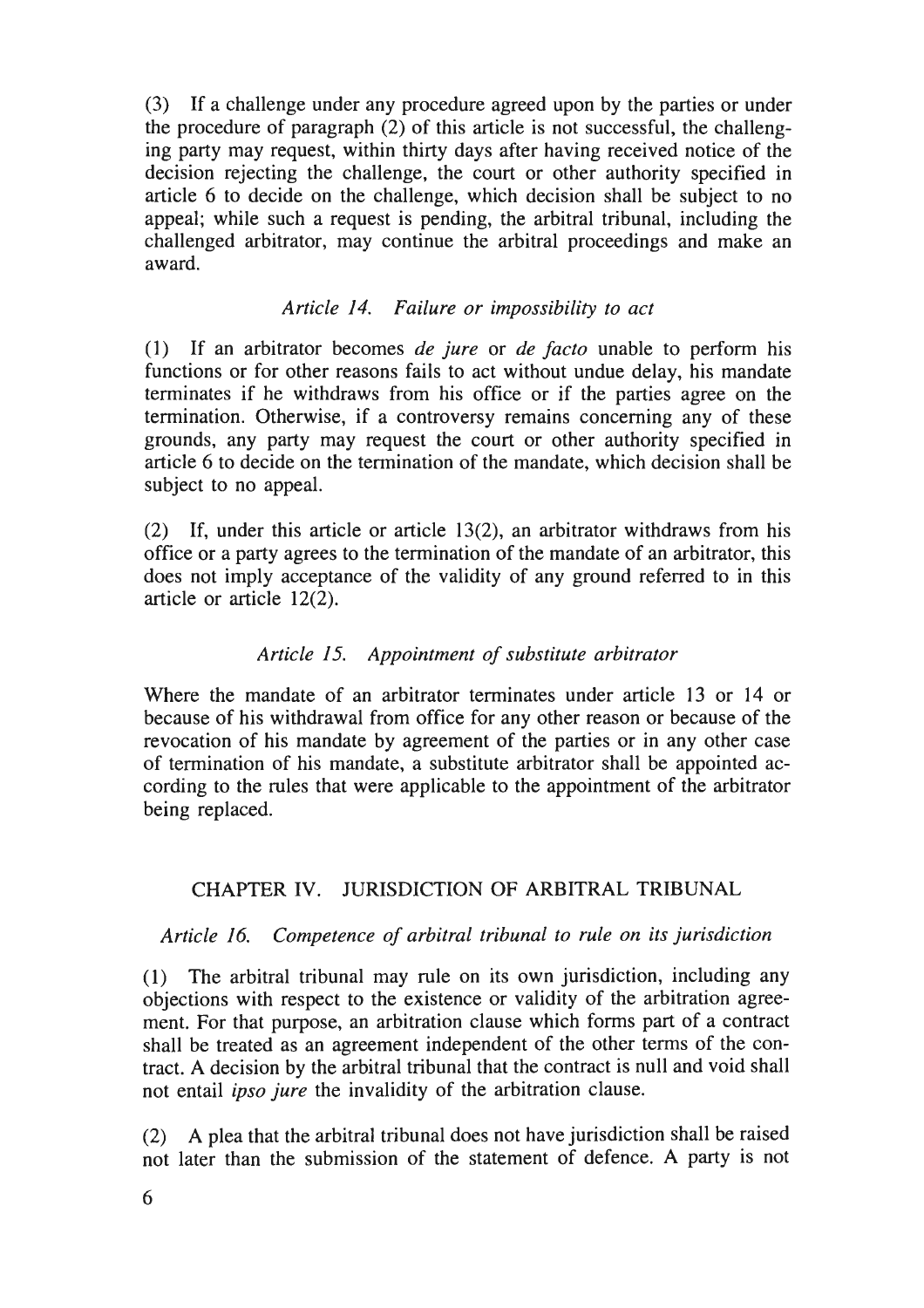precluded from raising such a plea by the fact that he has appointed, or participated in the appointment of, an arbitrator. A plea that the arbitral tribunal is exceeding the scope of its authority shall be raised as soon as the matter alleged to be beyond the scope of its authority is raised during the arbitral proceedings. The arbitral tribunal may, in either case, admit a later plea if it considers the delay justified.

(3) The arbitral tribunal may rule on a plea referred to in paragraph (2) of this article either as a preliminary question or in an award on the merits. If the arbitral tribunal rules as a preliminary question that it has jurisdiction, any party may request, within thirty days after having received notice of that ruling, the court specified in article 6 to decide the matter, which decision shall be subject to no appeal; while such a request is pending, the arbitral tribunal may continue the arbitral proceedings and make an award.

# *Article 17. Power of arbitral tribunal to order interim measures*

Unless otherwise agreed by the parties, the arbitral tribunal may, at the request of a party, order any party to take such interim measure of protection as the arbitral tribunal may consider necessary in respect of the subjectmatter of the dispute. The arbitral tribunal may require any party to provide appropriate security in connection with such measure.

# CHAPTER V. CONDUCT OF ARBITRAL PROCEEDINGS

# *Article 18. Equal treatment of parties*

The parties shall be treated with equality and each party shall be given a full opportunity of presenting his case.

# *Article 19. Determination of rules of procedure*

(1) Subject to the provisions of this Law, the parties are free to agree on the procedure to be followed by the arbitral tribunal in conducting the proceedings.

(2) Failing such agreement, the arbitral tribunal may, subject to the provisions of this Law, conduct the arbitration in such manner as it considers appropriate. The power conferred upon the arbitral tribunal includes the power to determine the admissibility, relevance, materiality and weight of any evidence.

# *Article 20. Place of arbitration*

(1) The parties are free to agree on the place of arbitration. Failing such agreement, the place of arbitration shall be determined by the arbitral tribunal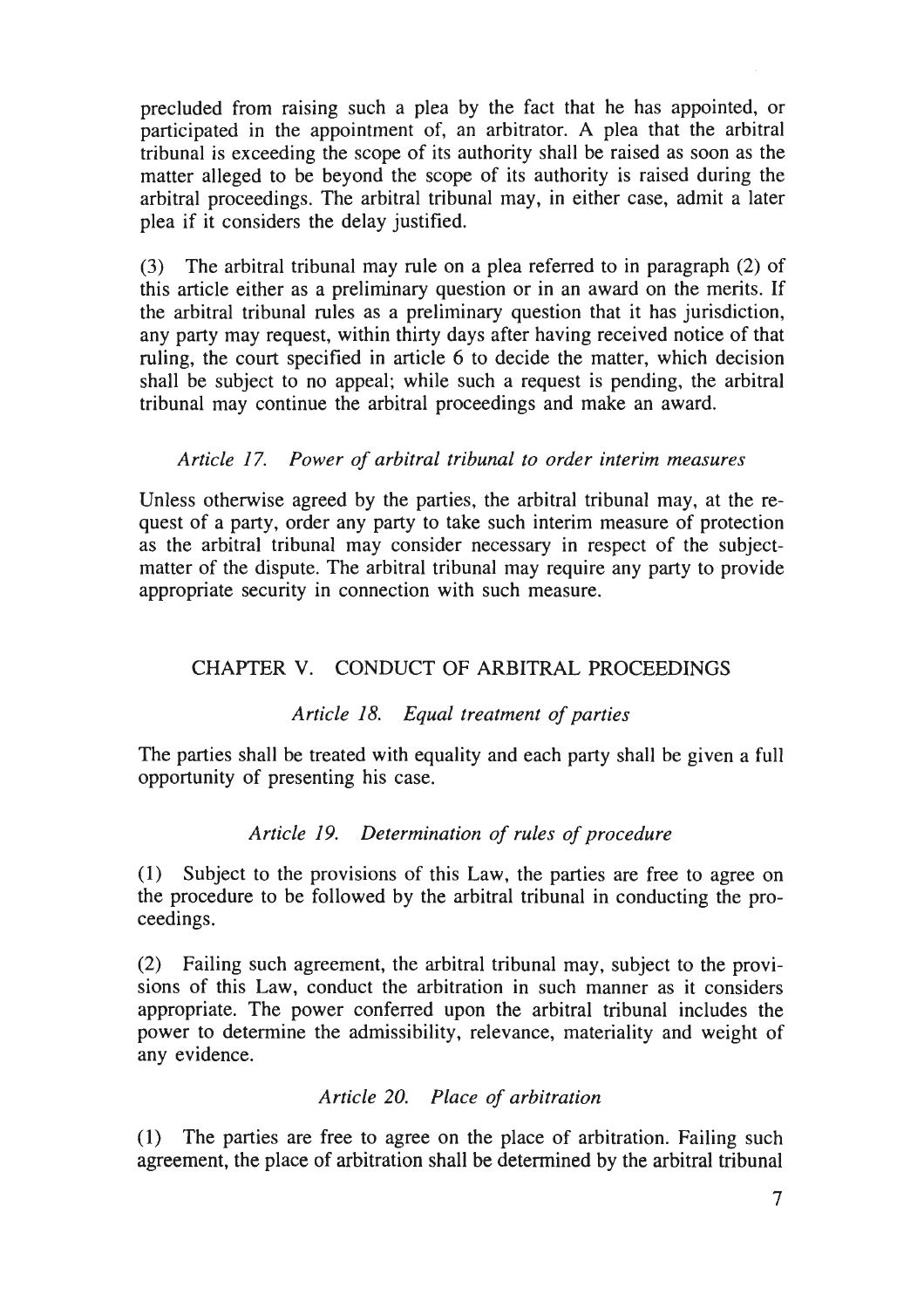having regard to the circumstances of the case, including the convenience of the parties.

(2) Notwithstanding the provisions of paragraph  $(1)$  of this article, the arbitral tribunal may, unless otherwise agreed by the parties, meet at any place it considers appropriate for consultation among its members, for hearing witnesses, experts or the parties, or for inspection of goods, other property or documents.

#### *Article 21. Commencement of arbitral proceedings*

Unless otherwise agreed by the parties, the arbitral proceedings in respect of a particular dispute commence on the date on which a request for that dispute to be referred to arbitration is received by the respondent.

#### *Article* 22. *Language*

(I) The parties are free to agree on the language or languages to be used in the arbitral proceedings. Failing such agreement, the arbitral tribunal shall determine the language or languages to be used in the proceedings. This agreement or determination, unless otherwise specified therein, shall apply to any written statement by a party, any hearing and any award, decision or other communication by the arbitral tribunal.

(2) The arbitral tribunal may order that any documentary evidence shall be accompanied by a translation into the language or languages agreed upon by the parties or determined by the arbitral tribunal.

#### *Article 23. Statements of claim and defence*

( 1) Within the period of time agreed by the parties or determined by the arbitral tribunal, the claimant shall state the facts supporting his claim, the points at issue and the relief or remedy sought, and the respondent shall state his defence in respect of these particulars, unless the parties have otherwise agreed as to the required elements of such statements. The parties may submit with their statements all documents they consider to be relevant or may add a reference to the documents or other evidence they will submit.

(2) Unless otherwise agreed by the parties, either party may amend or supplement his claim or defence during the course of the arbitral proceedings, unless the arbitral tribunal considers it inappropriate to allow such amendment having regard to the delay in making it.

#### *Article 24. Hearings and written proceedings*

(1) Subject to any contrary agreement by the parties, the arbitral tribunal shall decide whether to hold oral hearings for the presentation of evidence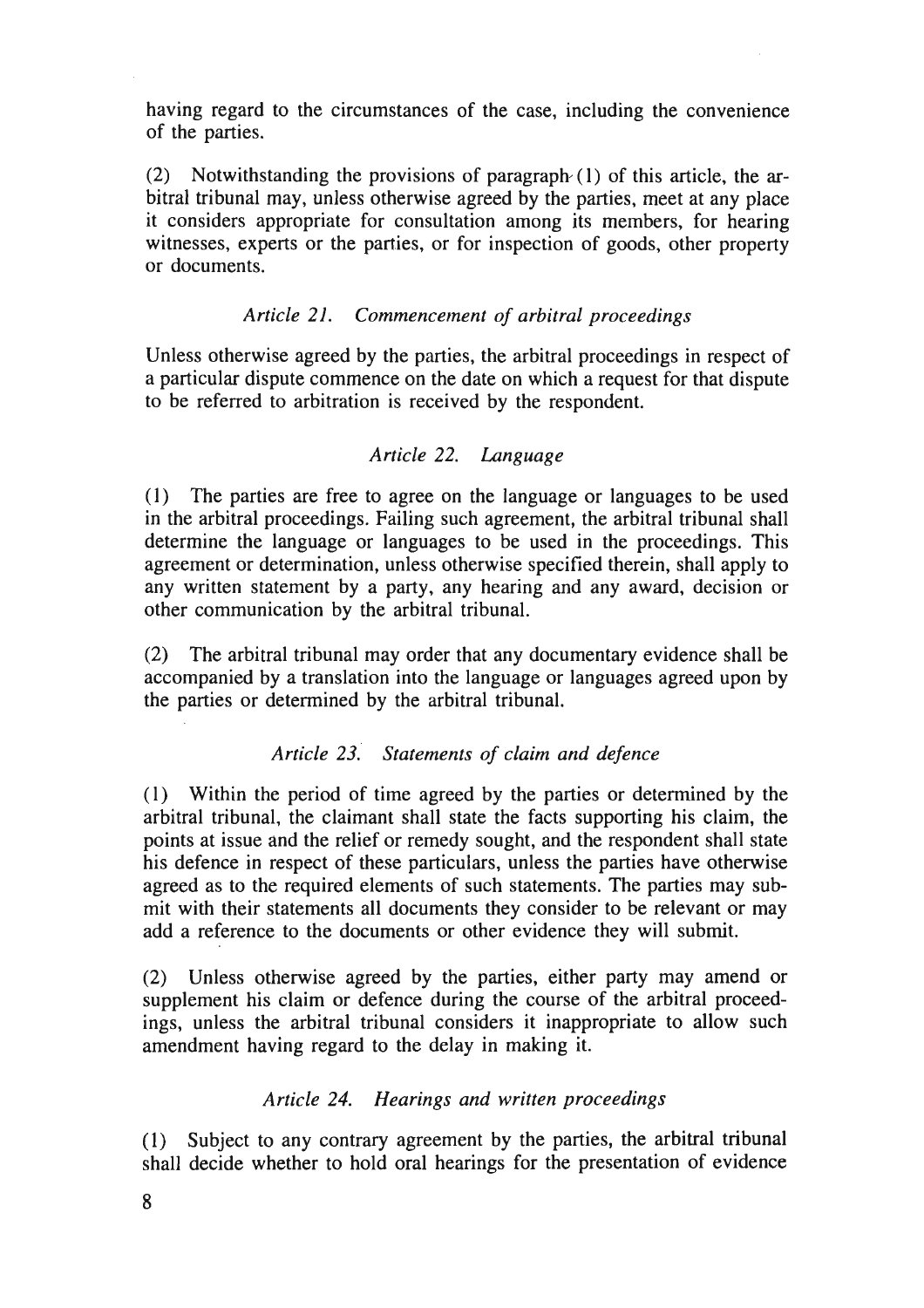or for oral argument, or whether the proceedings shall be conducted on the basis of documents and other materials. However, unless the parties have agreed that no hearings shall be held, the arbitral tribunal shall hold such hearings at an appropriate stage of the proceedings, if so requested by a party.

(2) The parties shall be given sufficient advance notice of any hearing and of any meeting of the arbitral tribunal for the purposes of inspection of goods, other property or documents.

(3) All statements, documents or other information supplied to the arbitral tribunal by one party shall be communicated to the other party. Also any expert report or evidentiary document on which the arbitral tribunal may rely in making its decision shall be communicated to the parties.

### *Article 25. Default of a party*

Unless otherwise agreed by the parties, if, without showing sufficient cause,

 $(a)$  the claimant fails to communicate his statement of claim in accordance with article  $23(1)$ , the arbitral tribunal shall terminate the proceedings;

(b) the respondent fails to communicate his statement of defence in accordance with article  $23(1)$ , the arbitral tribunal shall continue the proceedings without treating such failure in itself as an admission of the claimant's allegations;

 $(c)$  any party fails to appear at a hearing or to produce documentary evidence, the arbitral tribunal may continue the proceedings and make the award on the evidence before it.

#### *Article 26. Expert appointed by arbitral tribunal*

(1) Unless otherwise agreed by the parties, the arbitral tribunal

 $(a)$  may appoint one or more experts to report to it on specific issues to be determined by the arbitral tribunal;

(b) may require a party to give the expert any relevant information or to produce, or to provide access to, any relevant documents, goods or other property for his inspection.

(2) Unless otherwise agreed by the parties, if a party so requests or if the arbitral tribunal considers it necessary, the expert shall, after delivery of his written or oral report, participate in a hearing where the parties have the opportunity to put questions to him and to present expert witnesses in order to testify on the points at issue.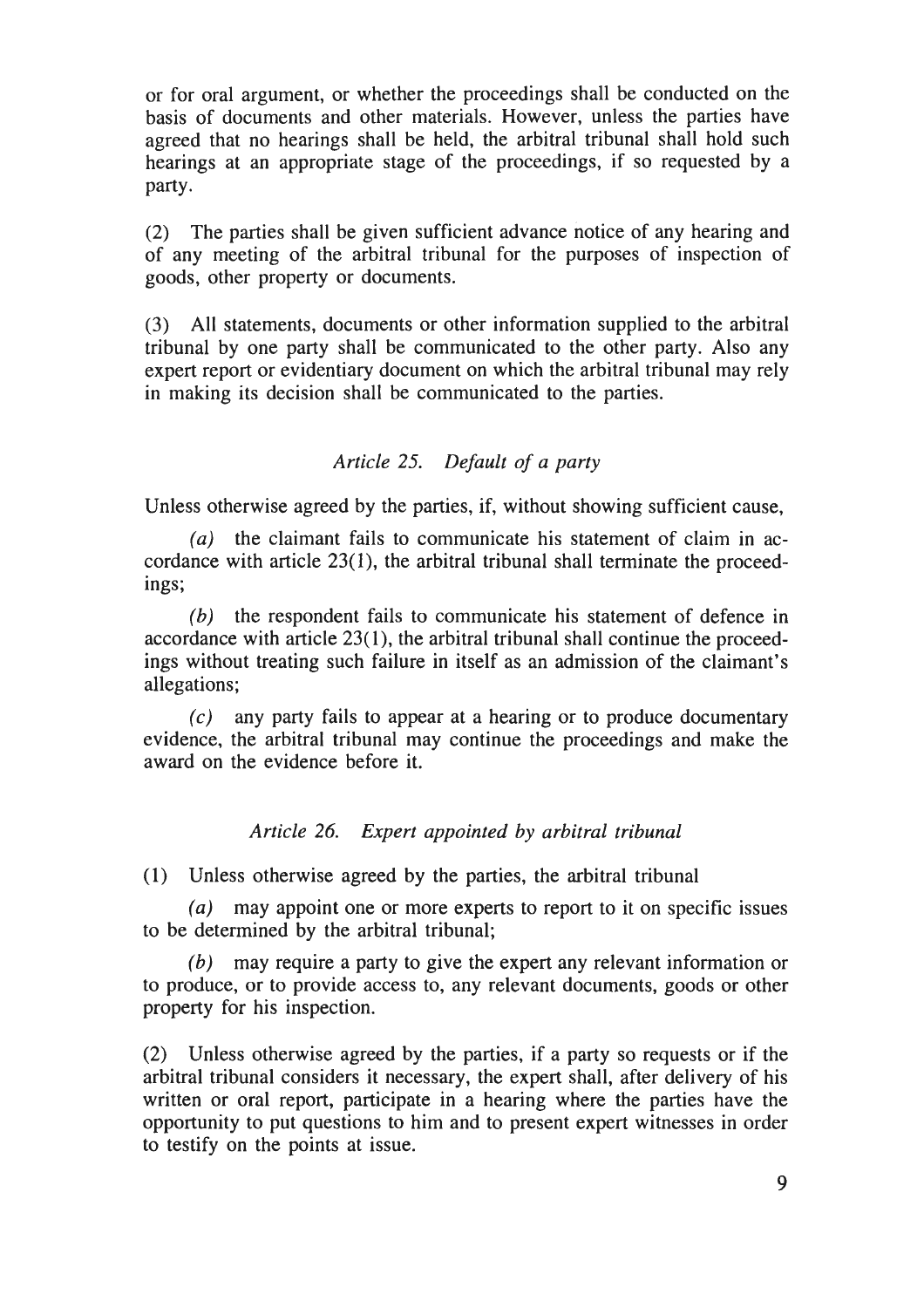# *Article 27. Court assistance in taking evidence*

The arbitral tribunal or a party with the approval of the arbitral tribunal may request from a competent court of this State assistance in taking evidence. The court may execute the request within its competence and according to its rules on taking evidence.

#### CHAPTER VI. MAKING OF AWARD AND TERMINATION OF PROCEEDINGS

#### *Article 28. Rules applicable to substance of dispute*

(1) The arbitral tribunal shall decide the dispute in accordance with such rules of law as are chosen by the parties as applicable to the substance of the dispute. Any designation of the law or legal system of a given State shall be construed, unless otherwise expressed, as directly referring to the substantive law of that State and not to its conflict of laws rules.

(2) Failing any designation by the parties, the arbitral tribunal shall apply the law determined by the conflict of laws rules which it considers applicable.

(3) The arbitral tribunal shall decide *ex aequo et bono* or· as *amiable compositeur* only if the parties have expressly authorized it to do so.

(4) In all cases, the arbitral tribunal shall decide in accordance with the terms of the contract and shall take into account the usages of the trade applicable to the transaction.

#### *Article 29. Decision making by panel of arbitrators*

In arbitral proceedings with more than one arbitrator, any decision of the arbitral tribunal shall be made, unless otherwise agreed by the parties, by a majority of all its members. However, questions of procedure may be decided by a presiding arbitrator, if so authorized by the parties or all members of the arbitral tribunal.

#### *Article 30. Settlement*

( 1) If, during arbitral proceedings, the parties settle the dispute, the arbitral tribunal shall terminate the proceedings and, if requested by the parties and not objected to by the arbitral tribunal, record the settlement in the form of an arbitral award on agreed terms.

(2) An award on agreed terms shall be made in accordance with the provisions of article 31 and shall state that it is an award. Such an award has the same status and effect as any other award on the merits of the case.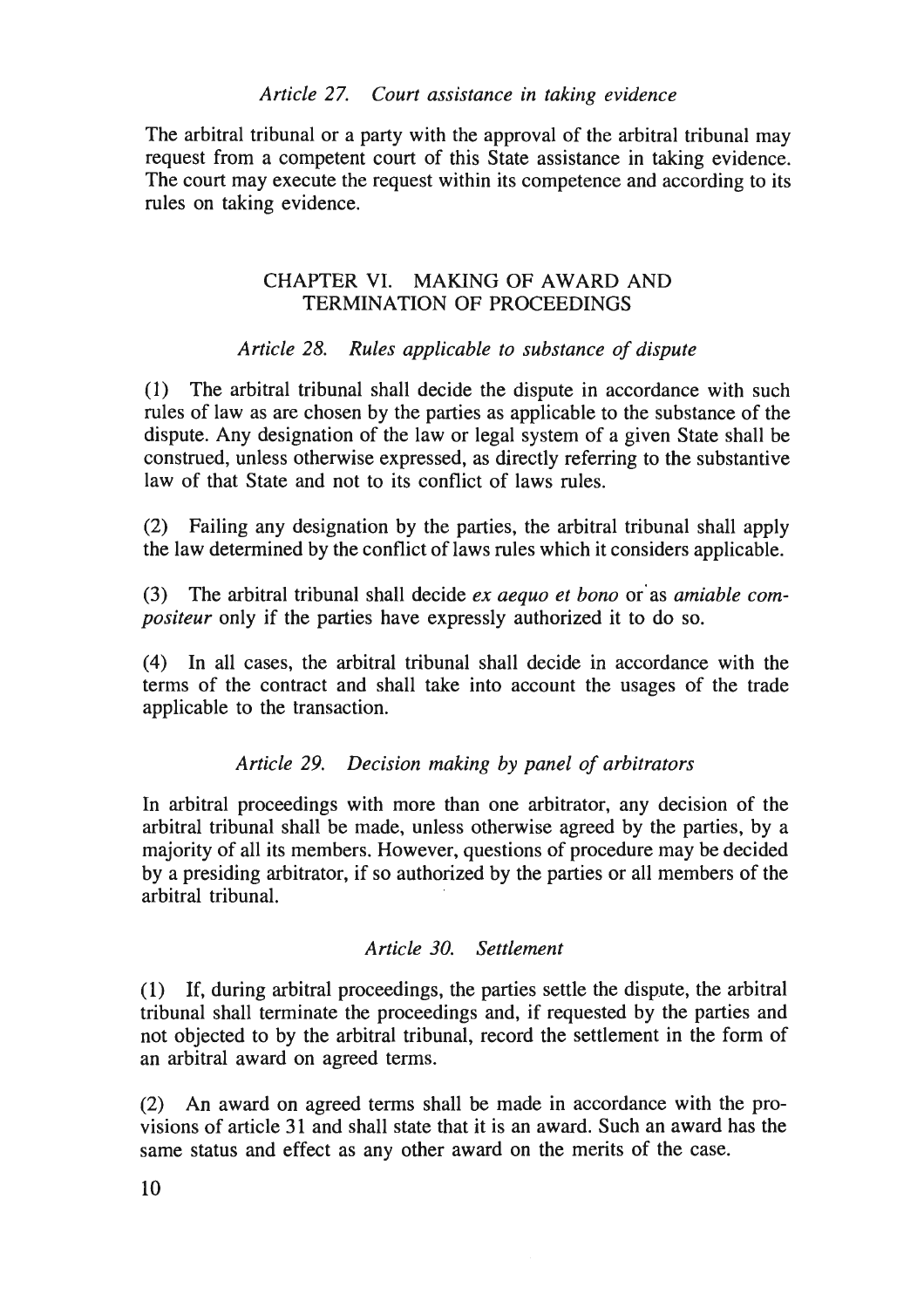### *Article 31. Form and contents of award*

( 1) The award shall be made in writing and shall be signed by the arbitrator or arbitrators. In arbitral proceedings with more than one arbitrator, the signatures of the majority of all members of the arbitral tribunal shall suffice, provided that the reason for any omitted signature is stated.

(2) The award shall state the reasons upon which it is based, unless the parties have agreed that no reasons are to be given or the award is an award on agreed terms under article 30.

(3) The award shall state its date and the place of arbitration as determined in accordance with article  $20(1)$ . The award shall be deemed to have been made at that place.

( 4) After the award is made, a copy signed by the arbitrators in accordance with paragraph (1) of this article shall be delivered to each party.

# *Article 32. Termination of proceedings*

(1) The arbitral proceedings are terminated by the final award or by an order of the arbitral tribunal in accordance with paragraph (2) of this article.

(2) The arbitral tribunal shall issue an order for the termination of the arbitral proceedings when:

 $(a)$  the claimant withdraws his claim, unless the respondent objects thereto and the arbitral tribunal recognizes a legitimate interest on his part in obtaining a final settlement of the dispute;

 $(b)$  the parties agree on the termination of the proceedings;

 $(c)$  the arbitral tribunal finds that the continuation of the proceedings has for any other reason become unnecessary or impossible.

(3) The mandate of the arbitral tribunal terminates with the termination of the arbitral proceedings, subject to the provisions of articles 33 and 34(4).

# *Article 33. Correction and interpretation of award; additional award*

(1) Within thirty days of receipt of the award, unless another period of time has been agreed upon by the parties:

 $(a)$  a party, with notice to the other party, may request the arbitral tribunal to correct in the award any errors in computation, any clerical or typographical errors or any errors of similar nature;

(b) if so agreed by the parties, a party, with notice to the other party, may request the arbitral tribunal to give an interpretation of a specific point or part of the award.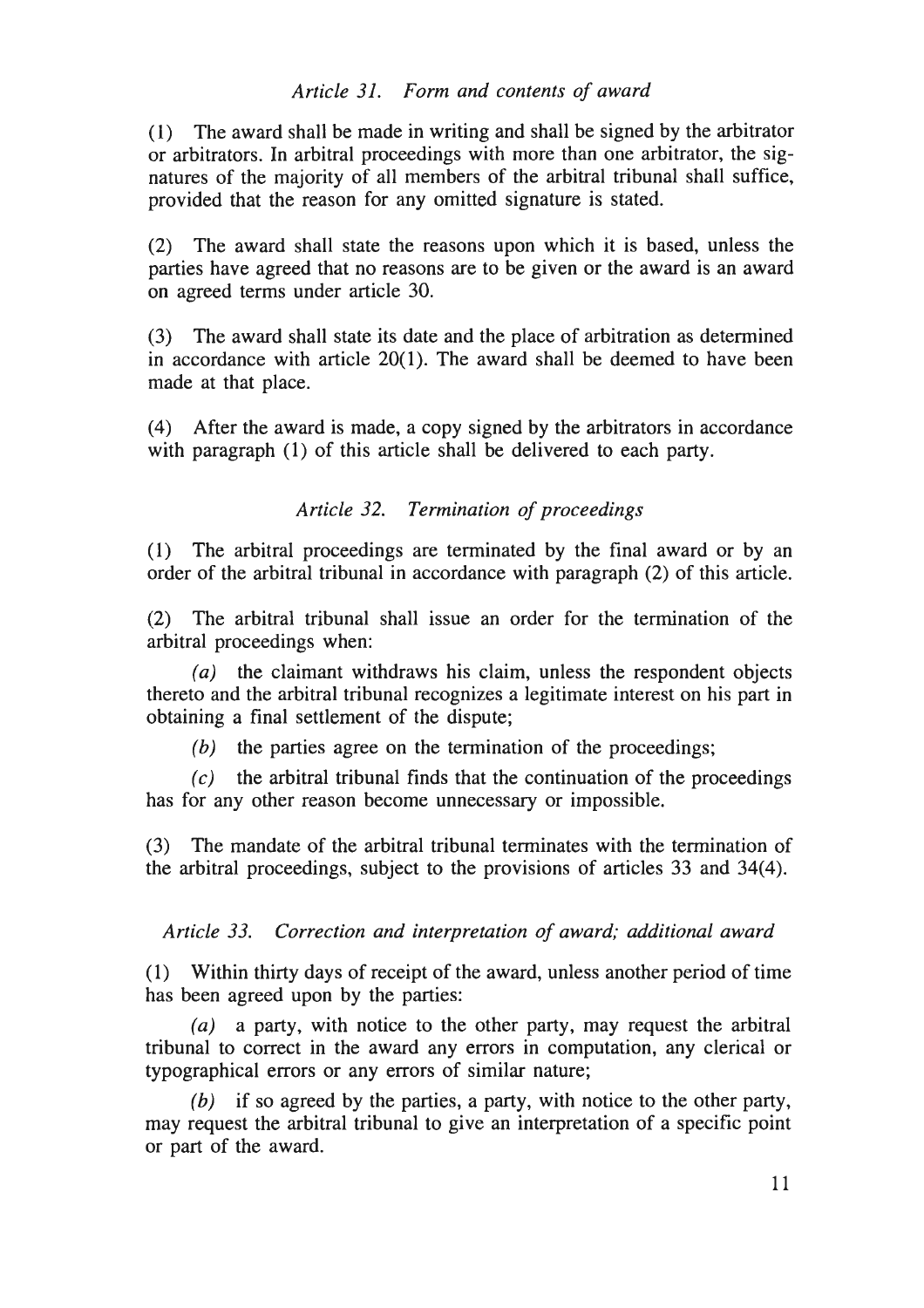If the arbitral tribunal considers the request to be justified, it shall make the correction or give the interpretation within thirty days of receipt of the request. The interpretation shall form part of the award.

(2) The arbitral tribunal may correct any error of the type referred to in paragraph  $(1)(a)$  of this article on its own initiative within thirty days of the date of the award.

(3) Unless otherwise agreed by the parties, a party, with notice to the other party, may request, within thirty days of receipt of the award, the arbitral tribunal to make an additional award as to claims presented in the arbitral proceedings but omitted from the award. If the arbitral tribunal considers the request to be justified, it shall make the additional award within sixty days.

( 4) The arbitral tribunal may extend, if necessary, the period of time within which it shall make a correction, interpretation or an additional award under paragraph (1) or (3) of this article.

(5) The provisions of article 31 shall apply to a correction or interpretation of the award or to an additional award.

# CHAPTER VII. RECOURSE AGAINST AWARD

#### *Article 34. Application for setting aside as exclusive recourse against arbitral award*

( 1) Recourse to a court against an arbitral award may be made only by an application for setting aside in accordance with paragraphs (2) and (3) of this article.

(2) An arbitral award may be set aside by the court specified in article 6 only if:

- $(a)$  the party making the application furnishes proof that:
	- (i) a party to the arbitration agreement referred to in article 7 was under some incapacity; or the said agreement is not valid under the law to which the parties have subjected it or, failing any indication thereon, under the law of this State; or
	- (ii) the party making the application was not given proper notice of the appointment of an arbitrator or of the arbitral proceedings or was otherwise unable to present his case; or
	- (iii) the award deals with a dispute not contemplated by or not falling within the terms of the submission to arbitration, or contains decisions on matters beyond the scope of the submission to arbitration, provided that, if the decisions on matters submitted to arbitration can be separated from those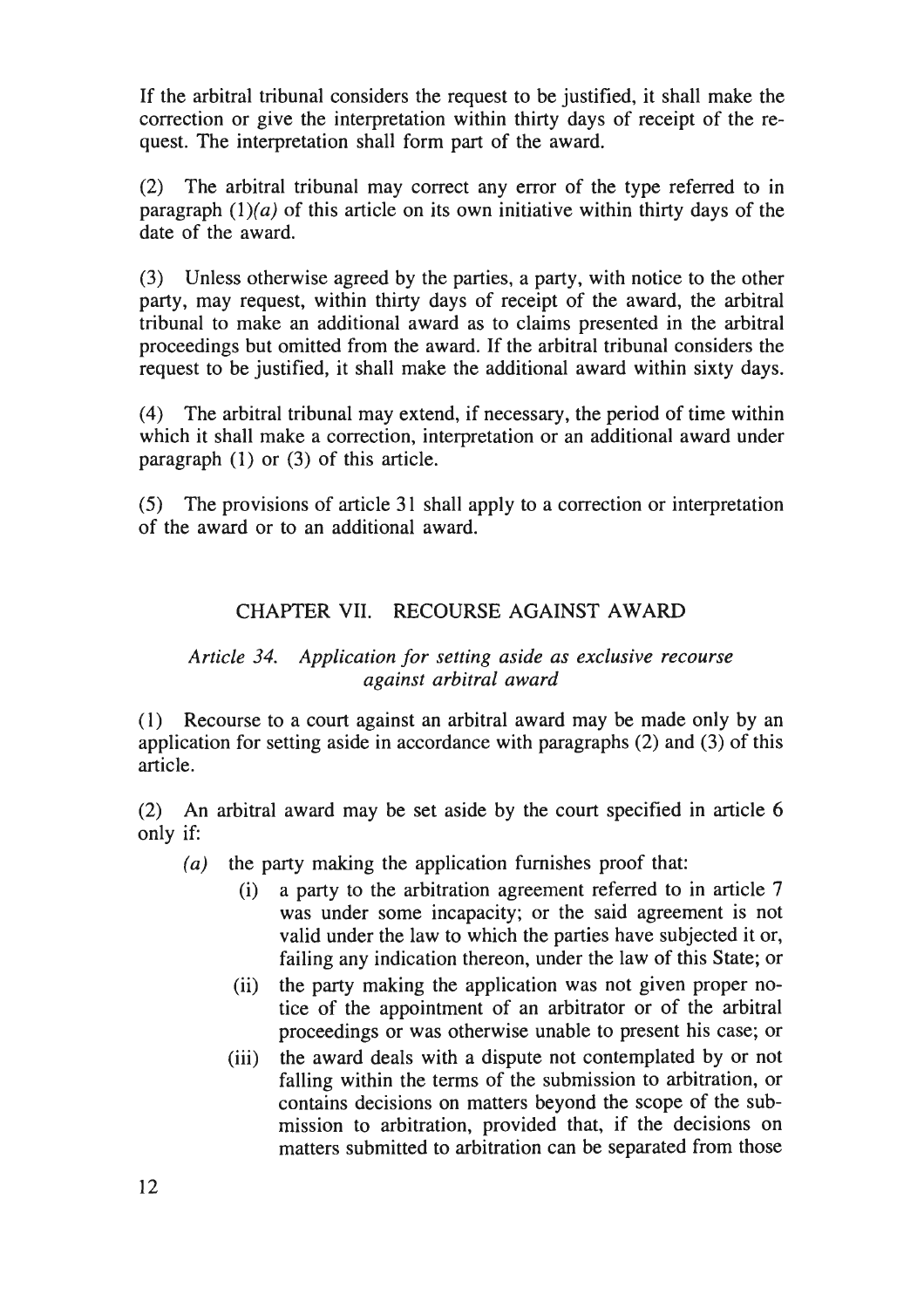not so submitted, only that part of the award which contains decisions on matters not submitted to arbitration may be set aside; or

- (iv) the composition of the arbitral tribunal or the arbitral procedure was not in accordance with the agreement of the parties, unless such agreement was in conflict with a provision of this Law from which the parties cannot derogate, or, failing such agreement, was not in accordance with this Law; or
- $(b)$  the court finds that:
	- (i) the subject-matter of the dispute is not capable of settlement by arbitration under the law of this State; or
	- (ii) the award is in conflict with the public policy of this State.

(3) An application for setting aside may not be made after three months have elapsed from the date on which the party making that application had received the award or, if a request had been made under article 33, from the date on which that request had been disposed of by the arbitral tribunal.

( 4) The court, when asked to set aside an award, may, where appropriate and so requested by a party, suspend the setting aside proceedings for a period of time determined by it in order to give the arbitral tribunal an opportunity to resume the arbitral proceedings or to take such other action as in the arbitral tribunal's opinion will eliminate the grounds for setting aside.

# CHAPTER VIII. RECOGNITION AND ENFORCEMENT OF AWARDS

#### *Article 35. Recognition and enforcement*

(1) An arbitral award, irrespective of the country in which it was made, shall be recognized as binding and, upon application in writing to the competent court, shall be enforced subject to the provisions of this article and of article 36.

(2) The party relying on an award or applying for its enforcement shall supply the duly authenticated original award or a duly certified copy thereof, and the original arbitration agreement referred to in article 7 or a duly certified copy thereof. If the award or agreement is not made in an official language of this State, the party shall supply a duly certified translation thereof into such language.\*\*\*

<sup>\*\*\*</sup>The conditions set forth in this paragraph are intended to set maximum standards. It would, thus, not be contrary to the harmonization to be achieved by the model law if a State retained even less onerous conditions.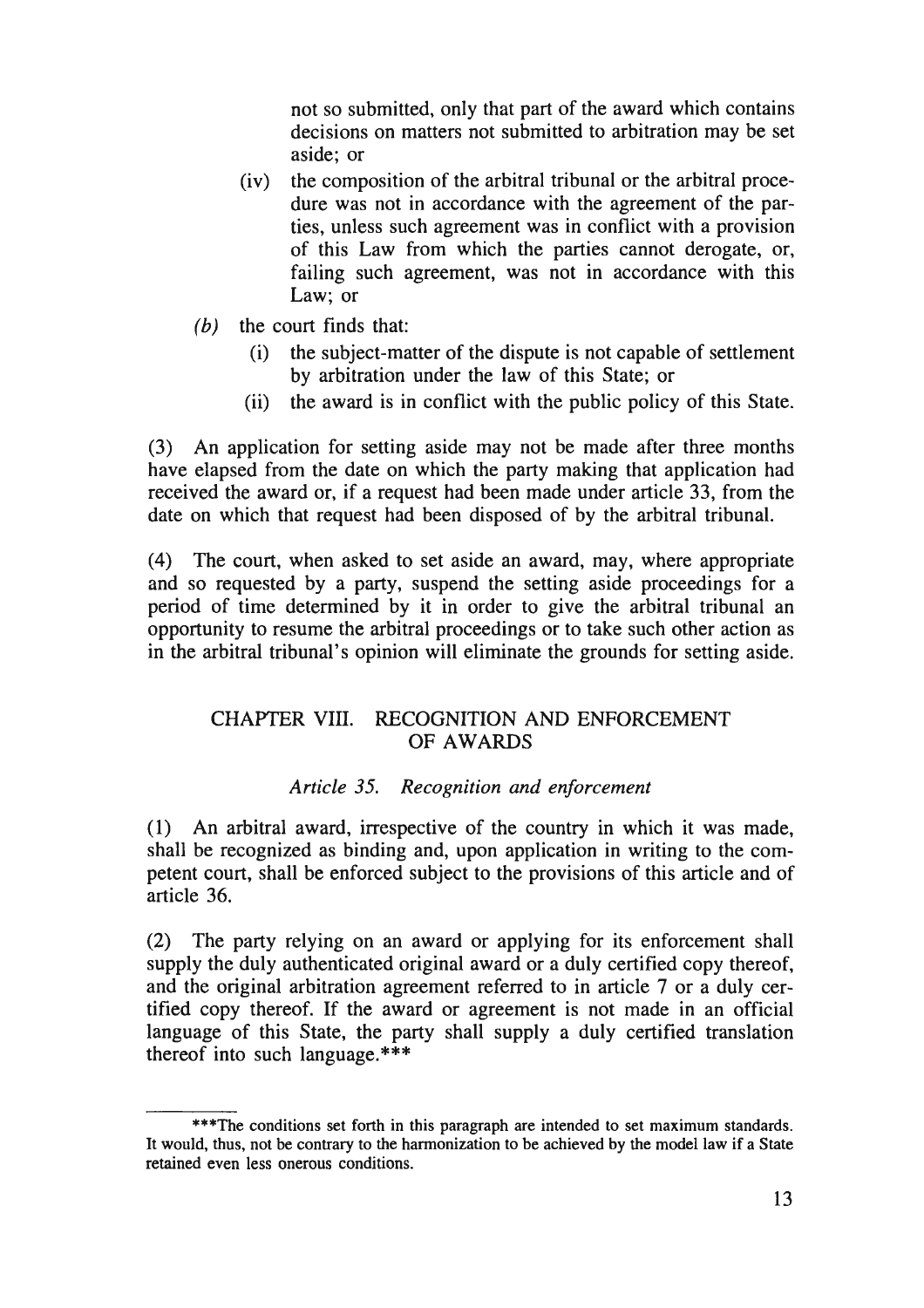### *Article 36. Grounds for refusing recognition or enforcement*

(1) Recognition or enforcement of an arbitral award, irrespective of the country in which it was made, may be refused only:

( $a$ ) at the request of the party against whom it is invoked, if that party furnishes to the competent court where recognition or enforcement is sought proof that:

- (i) a party to the arbitration agreement referred to in article 7 was under some incapacity; or the said agreement is not valid under the law to which the parties have subjected it or, failing any indication thereon, under the law of the country where the award was made; or
- (ii) the party against whom the award is invoked was not given proper notice of the appointment of an arbitrator or of the arbitral proceedings or was otherwise unable to present his case; or
- (iii) the award deals with a dispute not contemplated by or not falling within the terms of the submission to arbitration, or it contains decisions on matters beyond the scope of the submission to arbitration, provided that, if the decisions on matters submitted to arbitration can be separated from those not so submitted, that part of the award which contains decisions on matters submitted to arbitration may be recognized and enforced; or
- (iv) the composition of the arbitral tribunal or the arbitral procedure was not in accordance with the agreement of the parties or, failing such agreement, was not in accordance with the law of the country where the arbitration took place; or
- (v) the award has not yet become binding on the parties or has been set aside or suspended by a court of the country in which, or under the law of which, that award was made; or
- $(b)$  if the court finds that:
	- (i) the subject-matter of the dispute is not capable of settlement by arbitration under the law of this State; or
	- (ii) the recognition or enforcement of the award would be contrary to the public policy of this State.

(2) If an application for setting aside or suspension of an award has been made to a court referred to in paragraph  $(1)(a)(v)$  of this article, the court where recognition or enforcement is sought may, if it considers it proper, adjourn its decision and may also, on the application of the party claiming recognition or enforcement of the award, order the other party to provide appropriate security.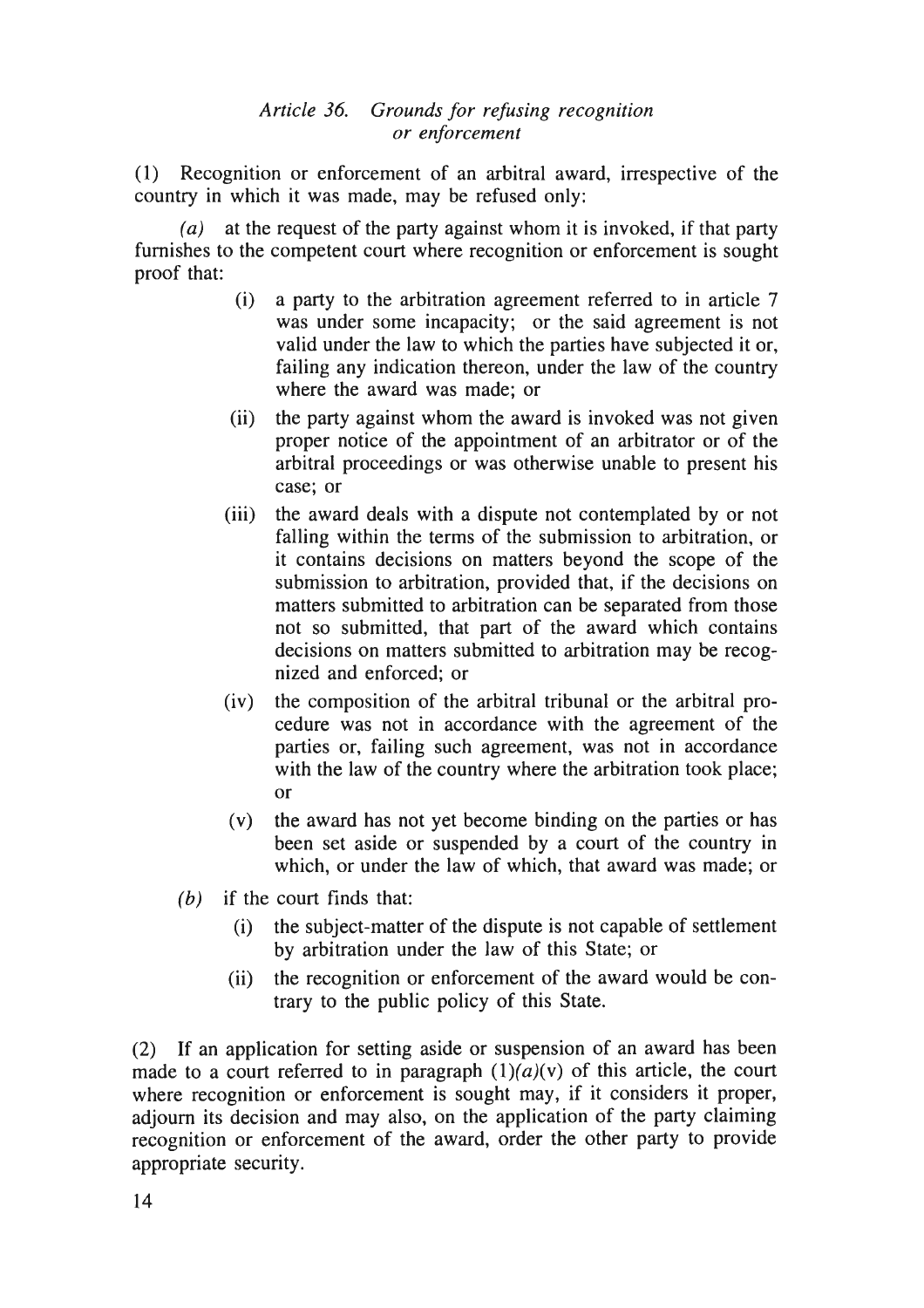# **Explanatory note by the UNCITRAL secretariat on the Model Law on International Commercial Arbitration•**

1. The UNCITRAL Model Law on International Commercial Arbitration was adopted by the United Nations Commission on International Trade Law (UNCI-TRAL) on 21 June 1985, at the close of the Commission's 18th annual session. The General Assembly, in its resolution 40/72 of 11 December 1985, recommended "that all States give due consideration to the Model Law on International Commercial Arbitration, in view of the desirability of uniformity of the law of arbitral procedures and the specific needs of international commercial arbitration practice".

2. The Model Law constitutes a sound and promising basis for the desired harmonization and improvement of national laws. It covers all stages of the arbitral process from the arbitration agreement to the recognition and enforcement of the arbitral award and reflects a worldwide consensus on the principles and important issues of international arbitration practice. It is acceptable to States of all regions and the different legal or economic systems of the world.

3. The form of a model law was chosen as the vehicle for harmonization and improvement in view of the flexibility it gives to States in preparing new arbitration laws. It is advisable to follow the model as closely as possible since that would be the best contribution to the desired harmonization and in the best interest of the users of international arbitration, who are primarily foreign parties and their lawyers.

#### **A. Background to the model law**

4. The Model Law is designed to meet concerns relating to the current state of national laws on arbitration. The need for improvement and harmonization is based on findings that domestic laws are often inappropriate for international cases and that considerable disparity exists between them.

#### *1. Inadequacy of domestic laws*

5. A global survey of national laws on arbitration revealed considerable disparities not only as regards individual provisions and solutions but also in terms of development and refinement. Some laws may be regarded as outdated, sometimes going

<sup>\*</sup>This note has been prepared by the secretariat of the United Nations Commission on International Trade Law (UNCITRAL) for informational purposes only; it is not an official commentary on the Model Law. A commentary prepared by the Secretariat on an earlier draft of the Model Law appears in document A/CN.9/264, reproduced in UNCITRAL *Yearbook,*  vol. XVI: 1985 (United Nations publication, Sales No. E.87.V.4).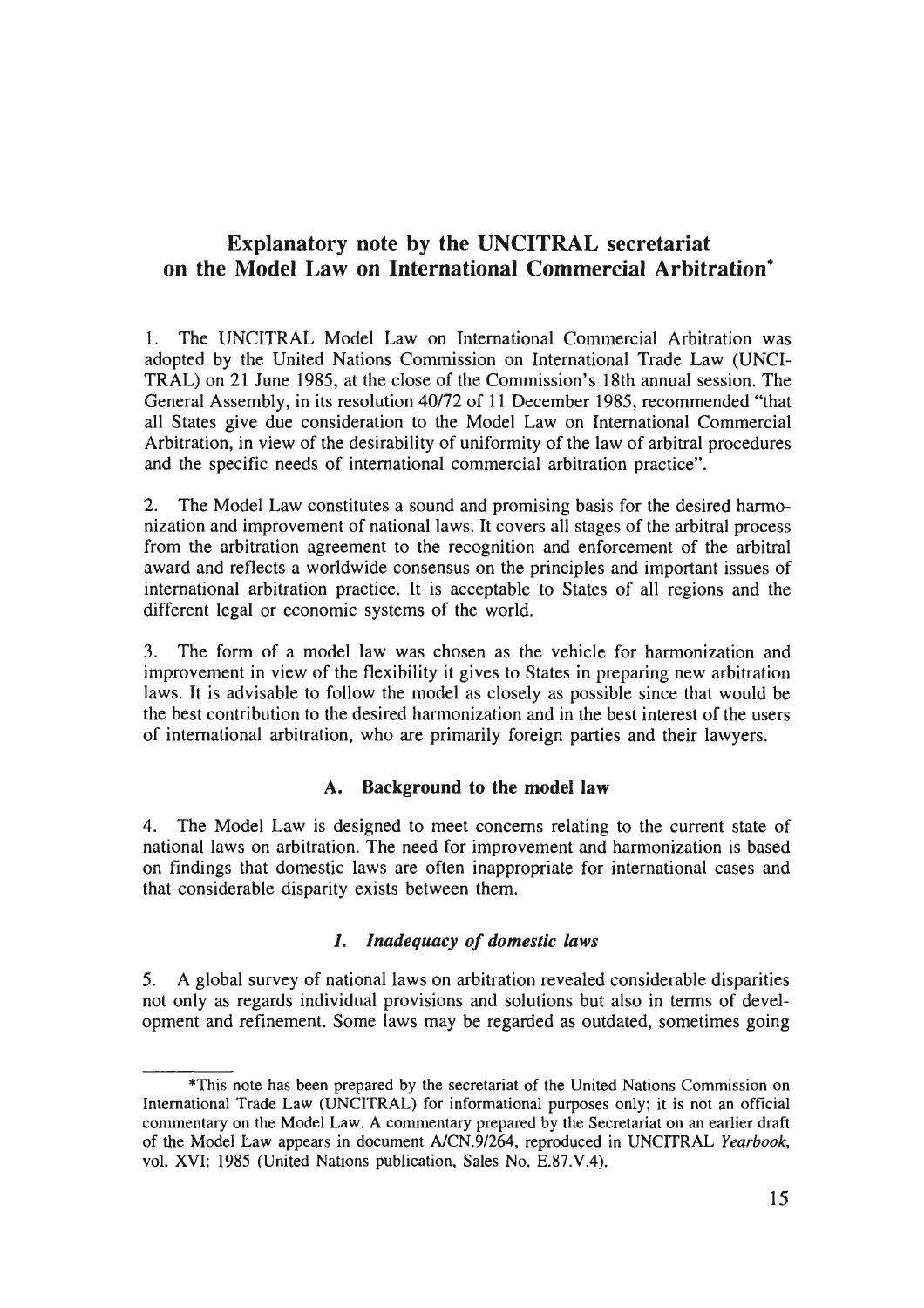back to the nineteenth century and often equating the arbitral process with court litigation. Other laws may be said to be fragmentary in that they do not address all relevant issues. Even most of those laws which appear to be up-to-date and comprehensive were drafted with domestic arbitration primarily, if not exclusively, in mind. While this approach is understandable in view of the fact that even today the bulk of cases governed by a general arbitration law would be of a purely domestic nature, the unfortunate consequence is that traditional local concepts are imposed on international cases and the needs of modem practice are often not met.

6. The expectations of the parties as expressed in a chosen set of arbitration rules or a "one-off' arbitration agreement may be frustrated, especially by a mandatory provision of the applicable law. Unexpected and undesired restrictions found in national laws relate, for example, to the parties' ability effectively to submit future disputes to arbitration, to their power to select the arbitrator freely, or to their interest in having the arbitral proceedings conducted according to the agreed rules of procedure and with no more court involvement than is appropriate. Frustrations may also ensue from non-mandatory provisions which may impose undesired requirements on unwary parties who did not provide otherwise. Even the absence of nonmandatory provisions may cause difficulties by not providing answers to the many procedural issues relevant in an arbitration and not always settled in the arbitration agreement.

#### *2. Disparity between national laws*

7. Problems and undesired consequences, whether emanating from mandatory or non-mandatory provisions or from a lack of pertinent provisions, are aggravated by the fact that national laws on arbitral procedure differ widely. The differences are a frequent source of concern in international arbitration, where at least one of the parties is, and often both parties are, confronted with foreign and unfamiliar provisions and procedures. For such a party it may be expensive, impractical or impossible to obtain a full and precise account of the law applicable to the arbitration.

8. Uncertainty about the local law with the inherent risk of frustration may adversely affect not only the functioning of the arbitral process but already the selection of the place of arbitration. A party may well for those reasons hesitate or refuse to agree to a place which otherwise, for practical reasons, would be appropriate in the case at hand. The choice of places of arbitration would thus be widened and the smooth functioning of the arbitral proceedings would be enhanced if States were to adopt the Model Law which is easily recognizable, meets the specific needs of international commercial arbitration and provides an international standard with solutions acceptable to parties from different States and legal systems.

# **8. Salient features of the Model Law**

#### *1. Special procedural regime for international commercial arbitration*

9. The principles and individual solutions adopted in the Model Law aim at reducing or eliminating the above concerns and difficulties. As a response to the inadequacies and disparities of national laws, the Model Law presents a special legal regime geared to international commercial arbitration, without affecting any relevant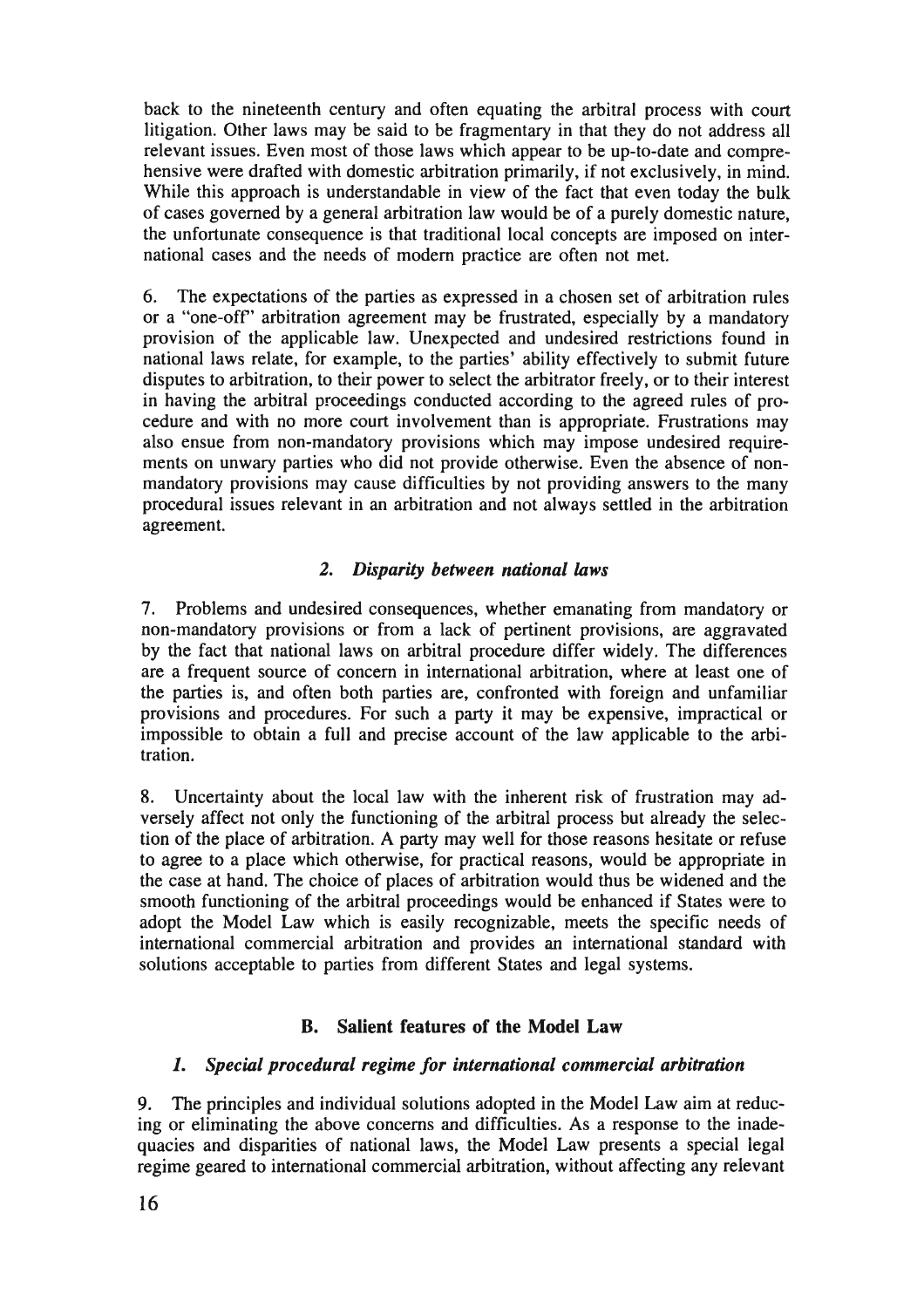treaty in force in the State adopting the Model Law. While the need for uniformity exists only in respect of international cases, the desire of updating and improving the arbitration law may be felt by a State also in respect of non-international cases and could be met by enacting modem legislation based on the Model Law for both categories of cases.

#### (a) *Substantive and territorial scope of application*

10. The Model Law defines an arbitration as international if "the parties to an arbitration agreement have, at the time of the conclusion of that agreement, their places of business in different States" (article 1(3)). The vast majority of situations commonly regarded as international will fall under this criterion. In addition, an arbitration is international if the place of arbitration, the place of contract performance, or the place of the subject-matter of the dispute is situated in a State other than where the parties have their place of business, or if the parties have expressly agreed that the subject-matter of the arbitration agreement relates to more than one country.

11. As regards the term "commercial", no hard and fast definition could be provided. Article l contains a note calling for "a wide interpretation so as to cover matters arising from all relationships of a commercial nature, whether contractual or not". The footnote to article 1 then provides an illustrative list of relationships that are to be considered commercial, thus emphasizing the width of the suggested interpretation and indicating that the determinative test is not based on what the national law may regard as "commercial".

12. Another aspect of applicability is what one may call the territorial scope of application. According to article 1(2), the Model Law as enacted in a given State would apply only if the place of arbitration is in the territory of that State. However, there is an important and reasonable exception. Articles  $8(1)$  and 9 which deal with recognition of arbitration agreements, including their compatibility with interim measures of protection, and articles 35 and 36 on recognition and enforcement of arbitral awards are given a global scope, i.e. they apply irrespective of whether the place of arbitration is in that State or in another State and, as regards articles 8 and 9, even if the place of arbitration is not yet determined.

13. The strict territorial criterion, governing the bulk of the provisions of the Model Law, was adopted for the sake of certainty and in view of the following facts. The place of arbitration is used as the exclusive criterion by the great majority of national laws and, where national laws allow parties to choose the procedural law of a State other than that where the arbitration takes place, experience shows that parties in practice rarely make use of that facility. The Model Law, by its liberal contents, further reduces the need for such choice of a "foreign" law in lieu of the (Model) Law of the place of arbitration, not the least because it grants parties wide freedom in shaping the rules of the arbitral proceedings. This includes the possibility of incorporating into the arbitration agreement procedural provisions of a "foreign" law, provided there is no conflict with the few mandatory provisions of the Model Law. Furthermore, the strict territorital criterion is of considerable practical benefit in respect of articles 11, 13, 14, 16, 27 and 34, which entrust the courts of the respective State with functions of arbitration assistance and supervision.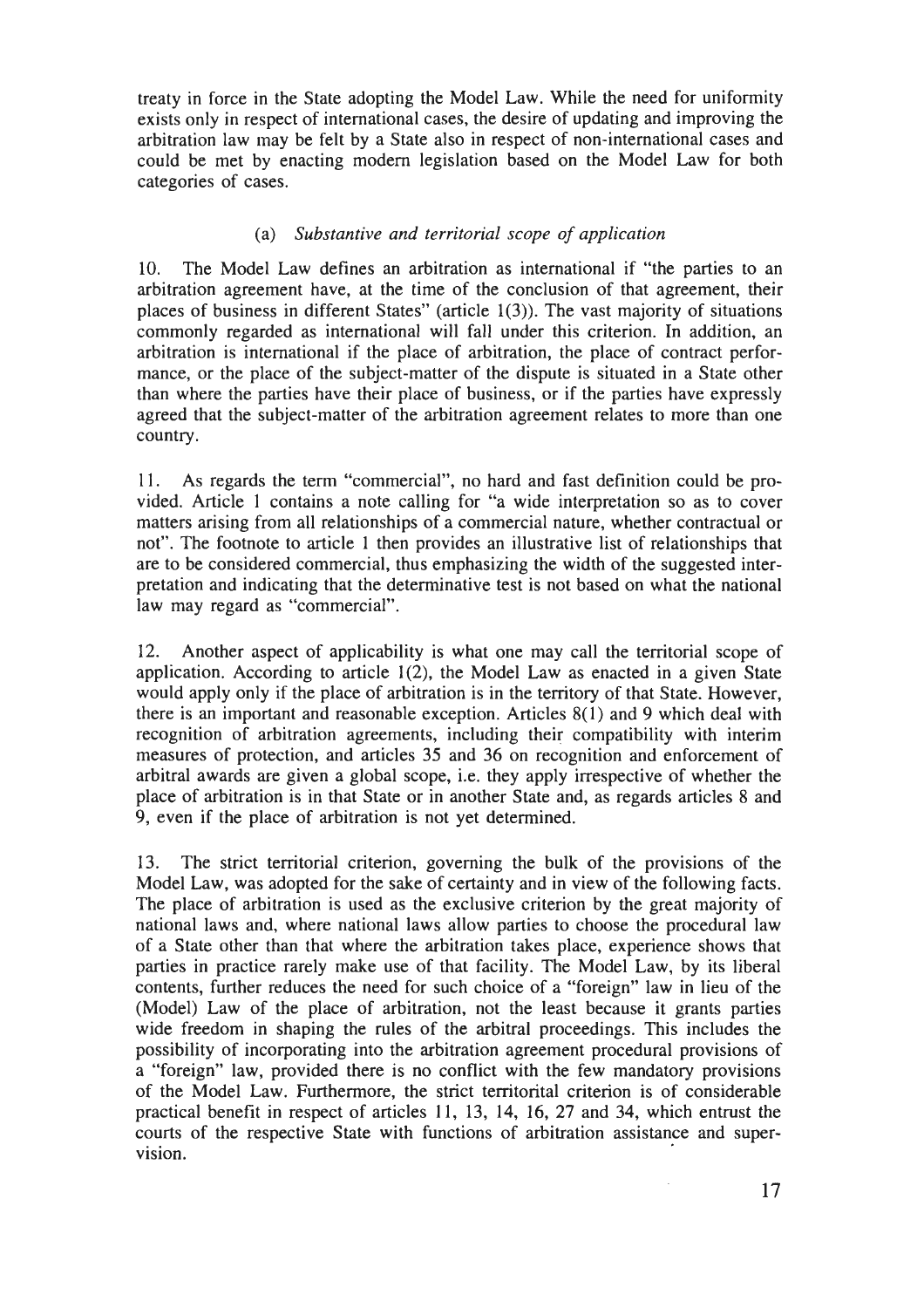#### (b) *Delimitation of court assistance and supervision*

14. As evidenced by recent amendments to arbitration laws, there exists a trend in favour of limiting court involvement in international commercial arbitration. This seems justified in view of the fact that the parties to an arbitration agreement make a conscious decision to exclude court jurisdiction and, in particular in commercial cases, prefer expediency and finality to protracted battles in court.

15. In this spirit, the Model Law envisages court involvement in the following instances. A first group comprises appointment, challenge and termination of the mandate of an arbitrator (articles 11, 13 and 14), jurisdiction of the arbitral tribunal (article 16) and setting aside of the arbitral award (article 34). These instances are listed in article 6 as functions which should be entrusted, for the sake of centralization, specialization and acceleration, to a specially designated court or, as regards articles 11, 13 and 14, possibly to another authority (e.g. arbitral institution, chamber of commerce). A second group comprises court assistance in taking evidence (article 27), recognition of the arbitration agreement, including its compatibility with courtordered interim measures of protection (articles 8 and 9), and recognition and enforcement of arbitral awards (articles 35 and 36).

16. Beyond the instances in these two groups, "no court shall intervene, in matters governed by this Law". This is stated in the innovative article 5, which by itself does not take a stand on what is the appropriate role of the courts but guarantees the reader and user that he will find all instances of possible court intervention in this Law, except for matters not regulated by it (e.g., consolidation of arbitral proceedings, contractual relationship between arbitrators and parties or arbitral institutions, or fixing of costs and fees, including deposits). Especially foreign readers and users, who constitute the majority of potential users and may be viewed as the primary addressees of any special law on international commercial arbitration, will appreciate that they do not have to search outside this Law.

#### *2. Arbitration agreement*

17. Chapter II of the Model Law deals with the arbitration agreement, including its recognition by courts. The provisions follow closely article II of the Convention on the Recognition and Enforcement of Foreign Arbitral Awards (New York, 1958) (hereafter referred to as "1958 New York Convention"), with a number of useful clarifications added.

#### (a) *Definition and form of arbitration agreement*

18. Article 7(1) recognizes the validity and effect of a commitment by the parties to submit to arbitration an existing dispute *( "compromis ")* or a future dispute *("clause compromissoire ").* The latter type of agreement is presently not given full effect under certain national laws.

19. While oral arbitration agreements are found in practice and are recognized by some national laws, article 7(2) follows the 1958 New York Convention in requiring written form. It widens and clarifies the definition of written form of article 11(2) of that Convention by adding "telex or other means of telecommunication which provide a record of the agreement", by covering the submission-type situation of "an exchange of statements of claim and defence in which the existence of an agreement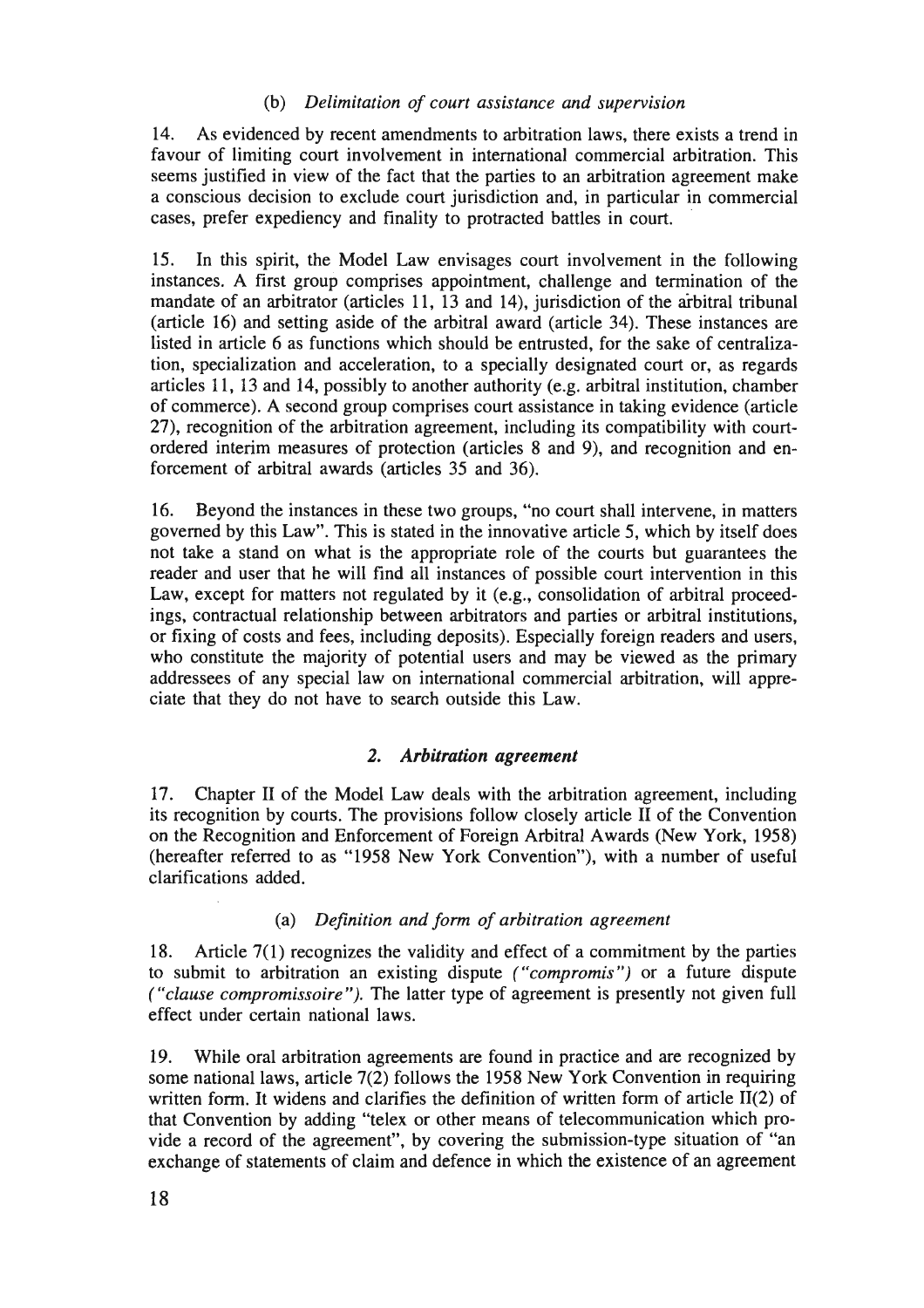is alleged by one party and not denied by another", and by providing that "the reference in a contract to a document" (e.g. general conditions) "containing an arbitration clause constitutes an arbitration agreement provided that the contract is in writing and the reference is such as to make that clause part of the contract".

#### (b) *Arbitration agreement and the courts*

20. Articles 8 and 9 deal with two important aspects of the complex issue of the relationship between the arbitration agreement and resort to courts. Modelled on article 11(3) of the 1958 New York Convention, article 8( 1) of the Model Law obliges any court to refer the parties to arbitration if seized with a claim on the same subject-matter unless it finds that the arbitration agreement is null and void, inoperative or incapable of being performed. The referral is dependent on a request which a party may make not later than when submitting his first statement on the substance of the dispute. While this provision, where adopted by a State when it adopts the Model Law, by its nature binds merely the courts of that State, it is not restricted to agreements providing for arbitration in that State and, thus, helps to give universal recognition and effect to international commercial arbitration agreements.

21. Article 9 expresses the principle that any interim measures of protection that may be obtained from courts under their procedural law (e.g. pre-award attachments) are compatible with an arbitration agreement. Like article 8, this provision is addressed to the courts of a given State, insofar as it determines their granting of interim measures as being compatible with an arbitration agreement, irrespective of the place of arbitration. Insofar as it declares it to be compatible with an arbitration agreement for a party to request such measure from a court, the provision would apply irrespective of whether the request is made to a court of the given State or of any other country. Wherever such request may be made, it may not be relied upon, under the Model Law, as an objection against the existence or effect of an arbitration agreement.

# *3. Composition of arbitral tribunal*

22. Chapter III contains a number of detailed provisions on appointment, challenge, termination of mandate and replacement of an arbitrator. The chapter illustrates the approach of the Model Law in eliminating difficulties arising from inappropriate or fragmentary laws or rules. The approach consists, first, of recognizing the freedom of the parties to determine, by reference to an existing set of arbitration rules or by an ad hoc agreement, the procedure to be followed, subject to fundamental requirements of fairness and justice. Secondly, where the parties have not used their freedom to lay down the rules of procedure or a particular issue has not been covered, the Model Law ensures, by providing a set of suppletive rules, that the arbitration may commence and proceed effectively to the resolution of the dispute.

23. Where under any procedure, agreed upon by the parties or based upon the suppletive rules of the Model Law, difficulties arise in the process of appointment, challenge or termination of the mandate of an arbitrator, Articles 11, 13 and 14 provide for assistance by courts or other authorities. In view of the urgency of the matter and in order to reduce the risk and effect of any dilatory tactics, instant resort may be had by a party within a short period of time and the decision is not appealable.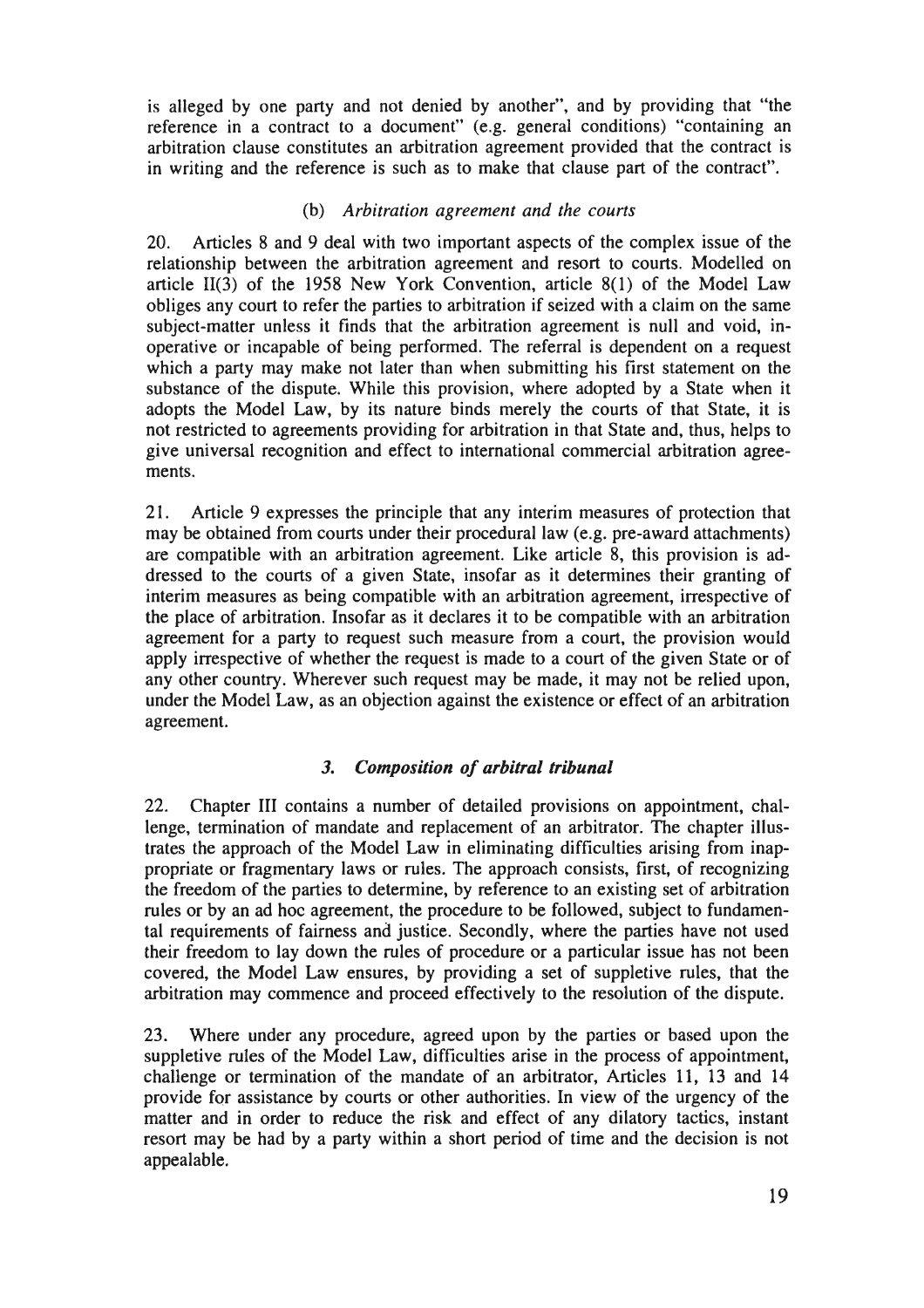#### *4. Jurisdiction of arbitral tribunal*

#### (a) *Competence to rule on own jurisdiction*

24. Article 16(1) adopts the two important (not yet generally recognized) principles of *"Kompetenz-Kompetenz"* and of separability or autonomy of the arbitration clause. The arbitral tribunal may rule on its own jurisdiction, including any objections with respect to the existence or validity of the arbitration agreement. For that purpose, an arbitration clause shall be treated as an agreement independent of the other terms of the contract, and a decision by the arbitral tribunal that the contract is null and void shall not entail *ipso jure* the invalidity of the arbitration clause. Detailed provisions in paragraph (2) require that any objections relating to the arbitrators' jurisdiction be made at the earliest possible time.

25. The arbitral tribunal's competence to rule on its own jurisdiction, i.e. on the very foundation of its mandate and power, is, of course, subject to court control. Where the arbitral tribunal rules as a preliminary question that it has jurisdiction, article 16(3) provides for instant court control in order to avoid unnecessary waste of money and time. However, three procedural safeguards are added to reduce the risk and effect of dilatory tactics: short time-period for resort to court (30 days), court decision is not appealable, and discretion of the arbitral tribunal to continue the proceedings and make an award while the matter is pending with the court. In those less common cases where the arbitral tribunal combines its decision on jurisdiction with an award on the merits, judicial review on the question of jurisdiction is available in setting aside proceedings under article 34 or in enforcement proceedings under article 36.

#### (b) *Power to order interim measures*

26. Unlike some national laws, the Model Law empowers the arbitral tribunal, unless otherwise agreed by the parties, to order any party to take an interim measure of protection in respect of the subject-matter of the dispute, if so requested by a party (article 17). It may be noted that the article does not deal with enforcement of such measures; any State adopting the Model Law would be free to provide court assistance in this regard.

#### *5. Conduct of arbitral proceedings*

27. Chapter V provides the legal framework for a fair and effective conduct of the arbitral proceedings. It opens with two provisions expressing basic principles that permeate the arbitral procedure governed by the Model Law. Article 18 lays down fundamental requirements of procedural justice and article 19 the rights and powers to determine the rules of procedure.

#### (a) *Fundamental procedural rights of a party*

28. Article 18 embodies the basic principle that the parties shall be treated with equality and each party shall be given a full opportunity of presenting his case. Other provisions implement and specify the basic principle in respect of certain fundamental rights of a party. Article 24(1) provides that, unless the parties have validly agreed that no oral hearings for the presentation of evidence or for oral argument be held, the arbitral tribunal shall hold such hearings at an appropriate stage of the proceedings, if so requested by a party. It should be noted that article 24(1) deals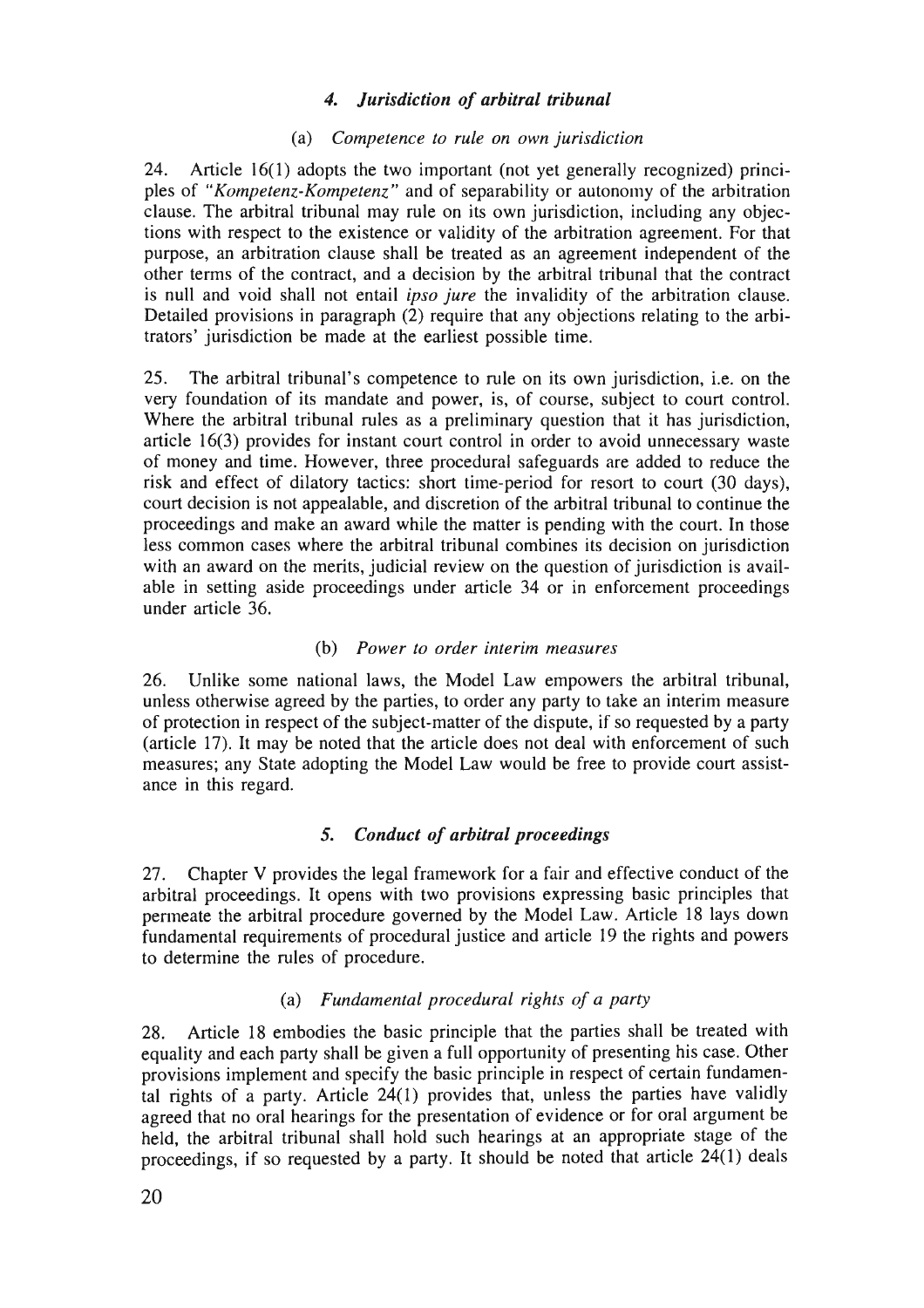only with the general right of a party to oral hearings (as an alternative to conducting the proceedings on the basis of documents and other materials) and not with the procedural aspects such as the length, number or timing of hearings.

29. Another fundamental right of a party of being heard and being able to present his case relates to evidence by an expert appointed by the arbitral tribunal. Article 26(2) obliges the expert, after having delivered his written or oral report, to participate in a hearing where the parties may put questions to him and present expert witnesses in order to testify on the points at issue, if such a hearing is requested by a party or deemed necessary by the arbitral tribunal. As another provision aimed at ensuring fairness, objectivity and impartiality, article 24(3) provides that all statements, documents and other information supplied to the arbitral tribunal by one party shall be communicated to the other party, and that any expert report or evidentiary document on which the arbitral tribunal may rely in making its decision shall be communicated to the parties. In order to enable the parties to be present at any hearing and at any meeting of the arbitral tribunal for inspection purposes, they shall be given sufficient notice in advance (article 24(2)).

#### (b) *Determination of rules of procedure*

30. Article 19 guarantees the parties' freedom to agree on the procedure to be followed by the arbitral tribunal in conducting the proceedings, subject to a few mandatory provisions on procedure, and empowers the arbitral tribunal, failing agreement by the parties, to conduct the arbitration in such a manner as it considers appropriate. The power conferred upon the arbitral tribunal includes the power to determine the admissibility, relevance, materiality and weight of'any evidence.

31. Autonomy of the parties to determine the rules of procedure is of special importance in international cases since it allows the parties to select or tailor the rules according to their specific wishes and needs, unimpeded by traditional domestic concepts and without the earlier mentioned risk of frustration. The supplementary discretion of the arbitral tribunal is equally important in that it allows the tribunal to tailor the conduct of the proceedings to the specific features of the case without restraints of the traditional local law, including any domestic rules on evidence. Moreover, it provides a means for solving any procedural questions not regulated in the arbitration agreement or the Model Law.

32. In addition to the general provisions of article 19, there are some special provisions using the same approach of granting the parties autonomy and, failing agreement, empowering the arbitral tribunal to decide the matter. Examples of particular practical importance in international cases are article 20 on the place of arbitration and article 22 on the language of the proceedings.

#### ( c) *Default of a party*

33. Only if due notice was given, may the arbitral proceedings be continued in the absence of a party. This applies, in particular, to the failure of a party to appear at a hearing or to produce documentary evidence without showing sufficient cause for the failure (article  $25(c)$ ). The arbitral tribunal may also continue the proceedings where the respondent fails to communicate his statement of defence, while there is no need for continuing the proceedings if the claimant fails to submit his statement of claim (article  $25(a)$ ,  $(b)$ ).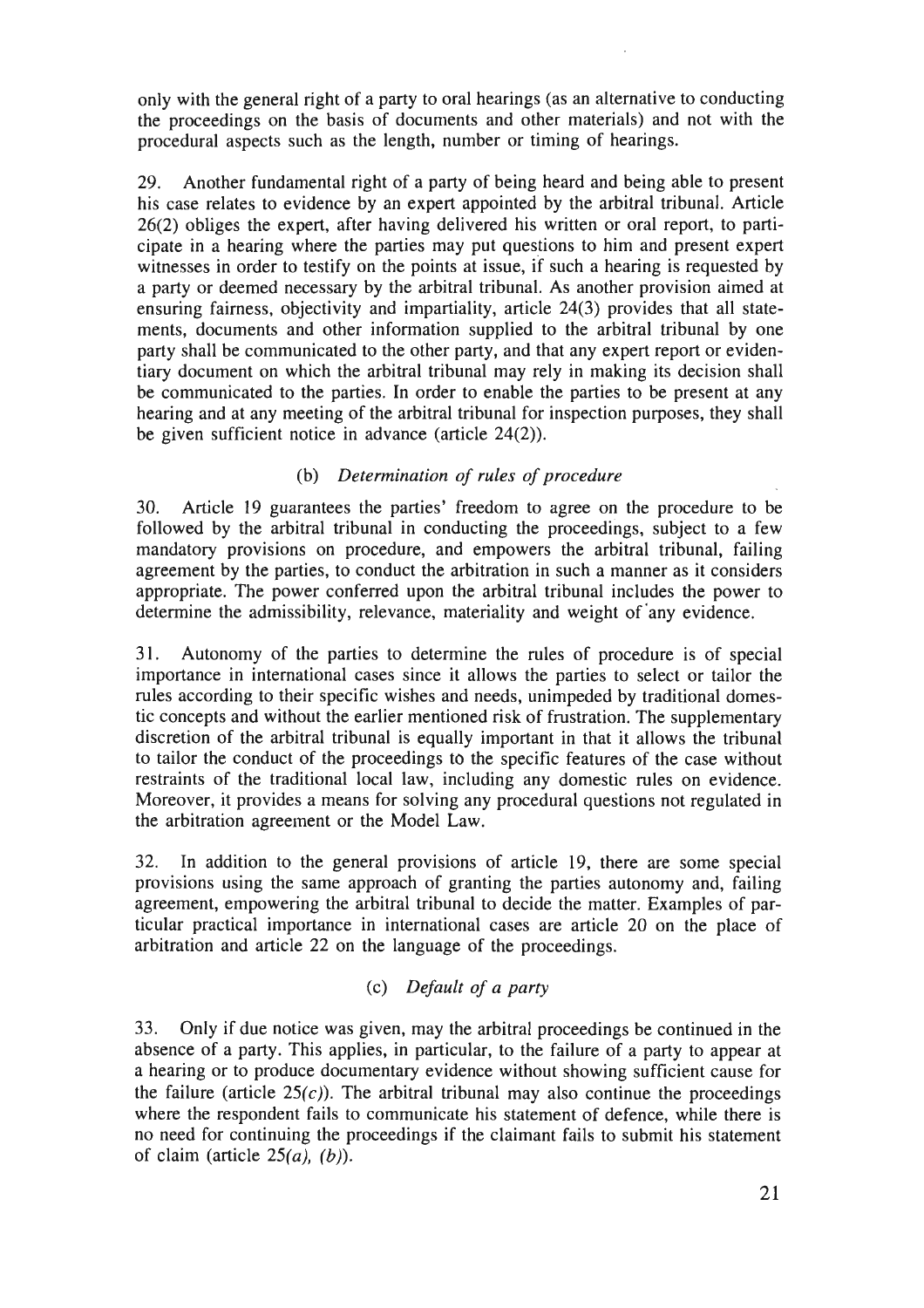34. Provisions which empower the arbitral tribunal to carry out its task even if one of the parties does not participate are of considerable practical importance since, as experience shows, it is not uncommon that one of the parties has little interest in cooperating and in expediting matters. They would, thus, give international commercial arbitration its necessary effectiveness, within the limits of fundamental requirements of procedural justice.

#### *6. Making of award and termination of proceedings*

#### (a) *Rules applicable to substance of dispute*

35. Article 28 deals with the substantive law aspects of arbitration. Under paragraph (1), the arbitral tribunal decides the dispute in accordance with such rules of law as may be agreed by the parties. This provision is significant in two respects. It grants the parties the freedom to choose the applicable substantive law, which is important in view of the fact that a number of national laws do not clearly or fully recognize that right. In addition, by referring to the choice of "rules of law" instead of "law", the Model Law gives the parties a wider range of options as regards the designation of the law applicable to the substance of the dispute in that they may, for example, agree on rules of law that have been elaborated by an international forum but have not yet been incorporated into any national legal system. The power of the arbitral tribunal, on the other hand, follows more traditional lines. When the parties have not designated the applicable law, the arbitral tribunal shall apply the law, i.e. the national law, determined by the conflict of laws rules which it considers applicable.

36. According to article 28(3), the parties may authorize the arbitral tribunal to decide the dispute *ex aequo et bona* or as *amiables compositeurs.* This type of arbitration is currently not known or used in all legal systems and there exists no uniform understanding as regards the precise scope of the power of the arbitral tribunal. When parties anticipate an uncertainty in this respect, they may wish to provide a clarification in the arbitration agreement by a more specific authorization to the arbitral tribunal. Paragraph (4) makes clear that in all cases, i.e including an arbitration *ex aequo et bono,* the arbitral tribunal must decide in accordance with the terms of the contract and shall take into account the usages of the trade applicable to the transaction.

#### (b) *Making of award and other decisions*

37. In its rules on the making of the award (articles 29-31), the Model Law pays special attention to the rather common case that the arbitral tribunal consists of a plurality of arbitrators (in particular, three). It provides that, in such case, any award and other decision shall be made by a majority of the arbitrators, except on questions of procedure, which may be left to a presiding arbitrator. The majority principle applies also to the signing of the award, provided that the reason for any omitted signature is stated.

38. Article 31(3) provides that the award shall state the place of arbitration and that it shall be deemed to have been made at that place. As to this presumption, it may be noted that the final making of the award constitutes a legal act, which in practice is not necessarily one factual act but may be done in deliberations at various places, by telephone conversation or correspondence; above all, the award need not be signed by the arbitrators at the same place.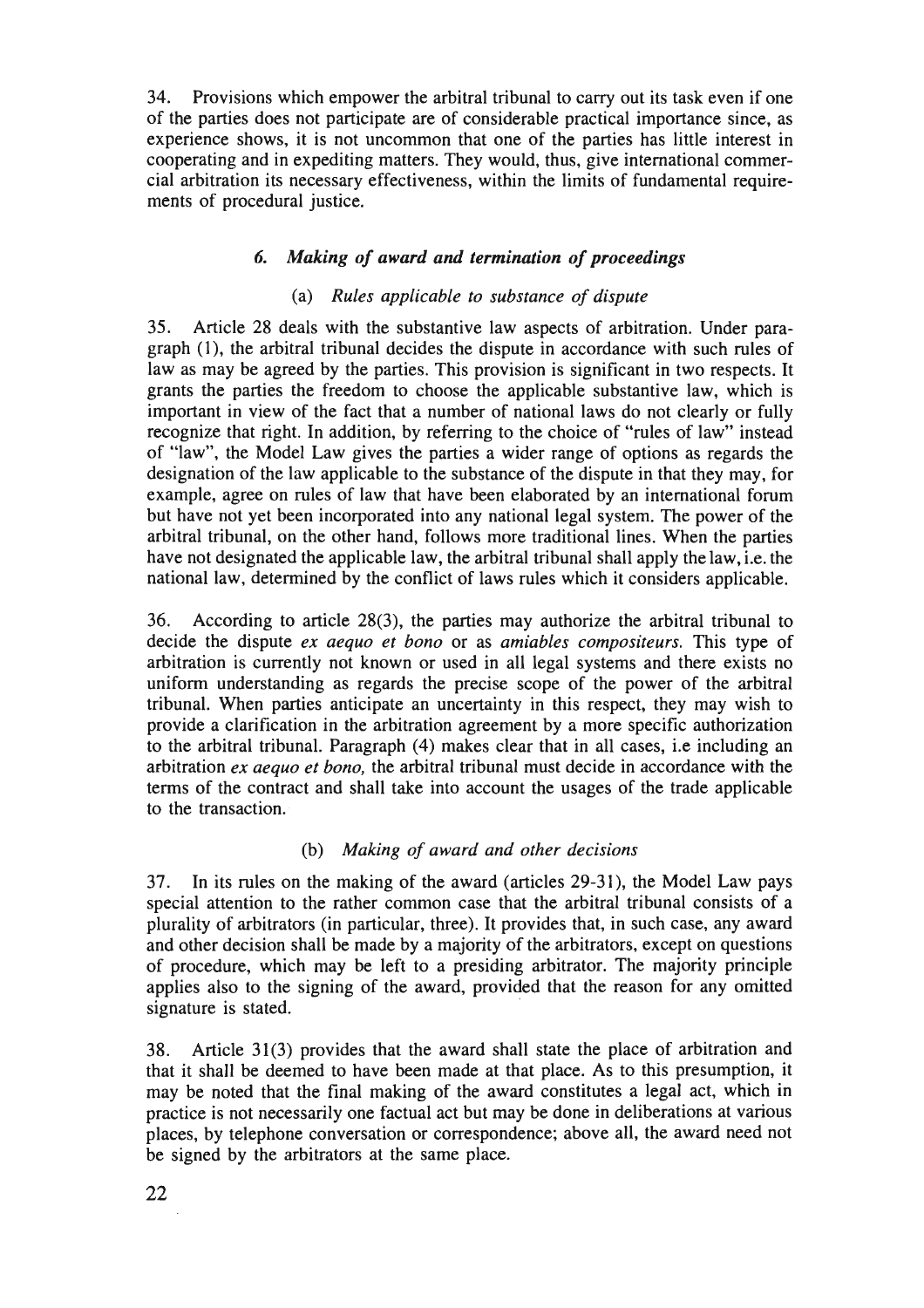39. The arbitral award must be in writing and state its date. It must also state the reasons on which it is based, unless the parties have agreed otherwise or the award is an award on agreed terms, i.e. an award which records the terms of an amicable settlement by the parties. It may be added that the Model Law neither requires nor prohibits "dissenting opinions".

#### 7. *Recourse against award*

40. National laws on arbitration, often equating awards with court decisions, provide a variety of means of recourse against arbitral awards, with varying and often long time-periods and with extensive lists of grounds that differ widely in the various legal systems. The Model Law attempts to ameliorate this situation, which is of considerable concern to those involved in international commercial arbitration.

#### (a) *Application for setting aside as exclusive recourse*

41. The first measure of improvement is to allow only one type of recourse, to the exclusion of any other means of recourse regulated in another procedural law of the State in question. An application for setting aside under article 34 must be made within three months of receipt of the award. It should be noted that "recourse" means actively "attacking" the award; a party is, of course, not precluded from seeking court control by way of defence in enforcement proceedings (article 36). Furthermore, "recourse" means resort to a court, i.e. an organ of the judicial system of a State; a party is not precluded from resorting to an arbitral tribunal of second instance if such a possibility has been agreed upon by the parties (as is common in certain commodity trades).

#### (b) *Grounds for setting aside*

42. As a further measure of improvement, the Model Law contains an exclusive list of limited grounds on which an award may be set aside. This list is essentially the same as the one in article  $36(1)$ , taken from article V of the 1958 New York Convention: lack of capacity of parties to conclude arbitration agreement or lack of valid arbitration agreement; lack of notice of appointment of an arbitrator or of the arbitral proceedings or inability of a party to present his case; award deals with matters not covered by submission to arbitration; composition of arbitral tribunal or conduct of arbitral proceedings contrary to effective agreement of parties or, failing agreement, to the Model Law; non-arbitrability of subject-matter of dispute and violation of public policy, which would include serious departures from fundamental notions of procedural justice.

43. Such a parallelism of the grounds for setting aside with those provided in article V of the 1958 New York Convention for refusal of recognition and enforcement was already adopted in the European Convention on International Commercial Arbitration (Geneva, 1961). Under its article IX, the decision of a foreign court setting aside an award for a reason other than the ones listed in article V of the 1958 New York Convention does not constitute a ground for refusing enforcement. The Model Law takes this philosophy one step further by directly limiting the reasons for setting aside.

44. Although the grounds for setting aside are almost identical to those for refusing recognition or enforcement, two practical differences should be noted. Firstly,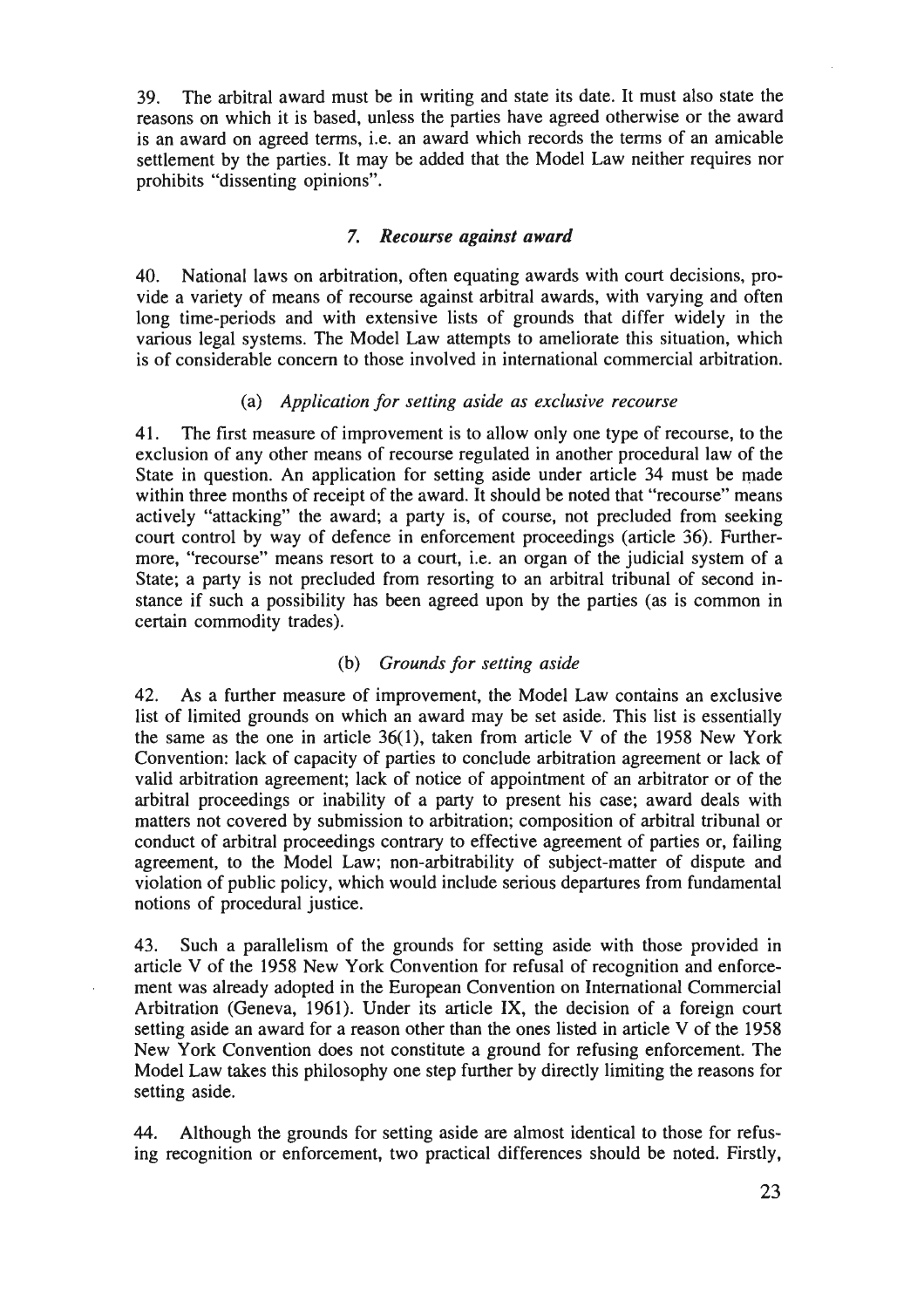the grounds relating to public policy, including non-arbitrability, may be different in substance, depending on the State in question (i.e. State of setting aside or State of enforcement). Secondly, and more importantly, the grounds for refusal of recognition or enforcement are valid and effective only in the State (or States) where the winning party seeks recognition and enforcement, while the grounds for setting aside have a different impact: The setting aside of an award at the place of origin prevents enforcement of that award in all other countries by virtue of article  $V(1)(e)$  of the 1958 New York Convention and article  $36(1)(a)(v)$  of the Model Law.

#### *8. Recognition and enforcement of awards*

45. The eighth and last chapter of the Model Law deals with recognition and enforcement of awards. Its provisions reflect the significant policy decision that the same rules should apply to arbitral awards whether made in the country of enforcement or abroad, and that those rules should follow closely the 1958 New York Convention.

#### (a) *Towards uniform treatment of all awards irrespective of country of origin*

46. By treating awards rendered in international commercial arbitration in a uniform manner irrespective of where they were made, the Model Law draws a new demarcation line between "international" and "non-international" awards instead of the traditional line between "foreign" and "domestic" awards. This new line is based on substantive grounds rather than territorial borders, which are inappropriate in view of the limited importance of the place of arbitration in international cases. The place of arbitration is often chosen for reasons of convenience of the parties and the dispute may have little or no connection with the State where the arbitration takes place. Consequently, the recognition and enforcement of "international" awards, whether "foreign" or "domestic", should be governed by the same provisions.

47. By modelling the recognition and enforcement rules on the relevant provisions of the 1958 New York Convention, the Model Law supplements, without conflicting with, the regime of recognition and enforcement created by that successful Convention.

#### (b) *Procedural conditions of recognition and enforcement*

48. Under article 35(1) any arbitral award, irrespective of the country in which it was made, shall be recognized as binding and enforceable, subject to the provisions of article 35(2) and of article 36 (which sets forth the grounds on which recognition or enforcement may be refused). Based on the above consideration of the limited importance of the place of arbitration in international cases and the desire of overcoming territorial restrictions, reciprocity is not included as a condition for recognition and enforcement.

49. The Model Law does not lay down procedural details of recognition and enforcement since there is no practical need for unifying them, and since they form an intrinsic part of the national procedural law and practice. The Model Law merely sets certain conditions for obtaining enforcement: application in writing, accompanied by the award and the arbitration agreement (article 35(2)).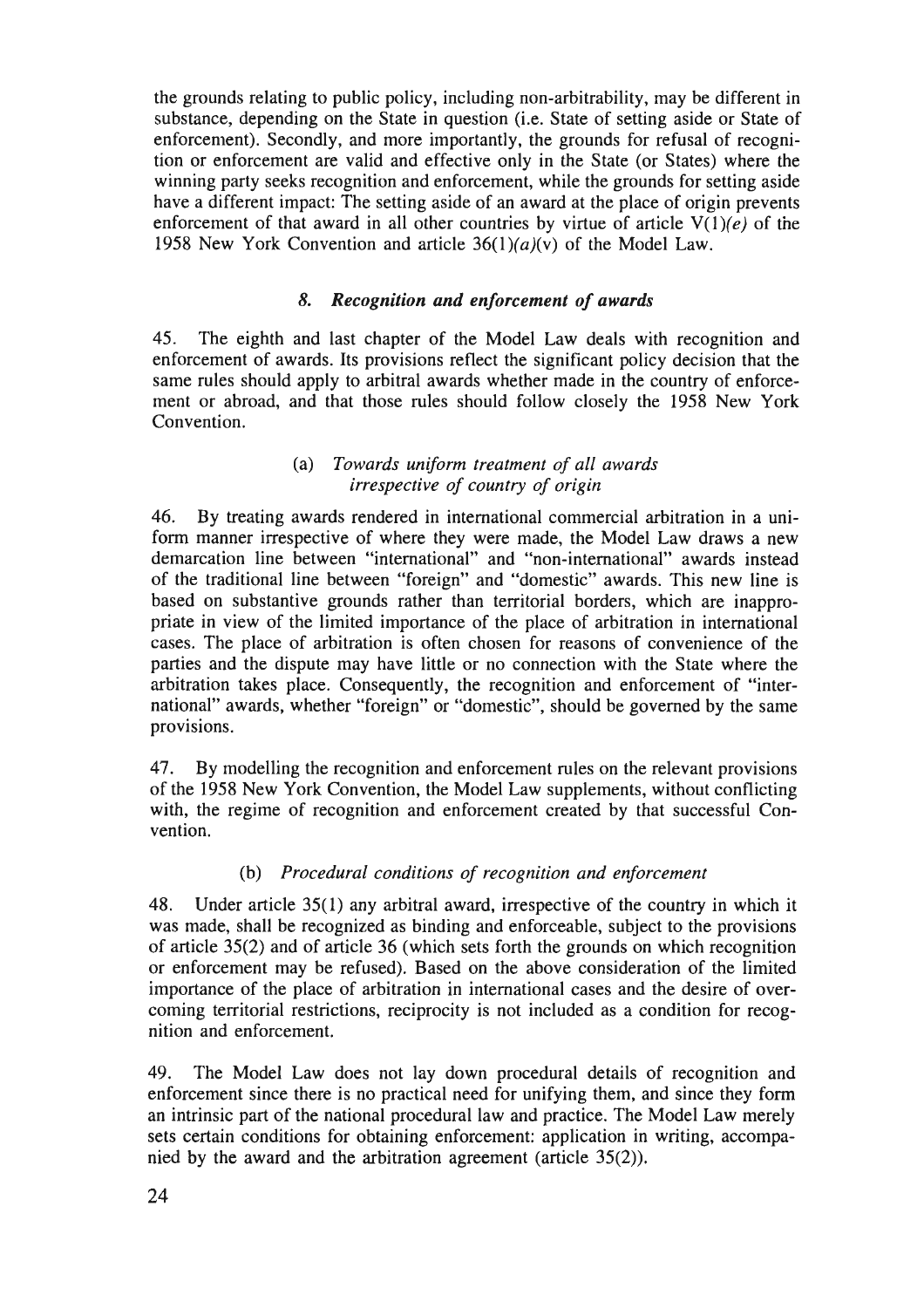#### (c) *Grounds for refusing recognition or enforcement*

50. As noted earlier, the grounds on which recognition or enforcement may be refused under the Model Law are identical to those listed in article V of the New York Convention. Only, under the Model Law, they are relevant not merely to foreign awards but to all awards rendered in international commercial arbitration. While some provisions of that Convention, in particular as regards their drafting, may have called for improvement, only the first ground on the list (i.e. "the parties to the arbitration agreement were, under the law applicable to them, under some incapacity") was modified since it was viewed as containing an incomplete and potentially misleading conflicts rule. Generally, it was deemed desirable to adopt, for the sake of harmony, the same approach and wording as this important Convention.

#### *Further information may be obtained from:*

UNCITRAL secretariat Vienna International Centre P.O. Box 500 1400 Vienna, Austria

Telephone: (+43-1) 26060-4060 Internet: http://www.uncitral.org E-mail: uncitral@uncitral.org